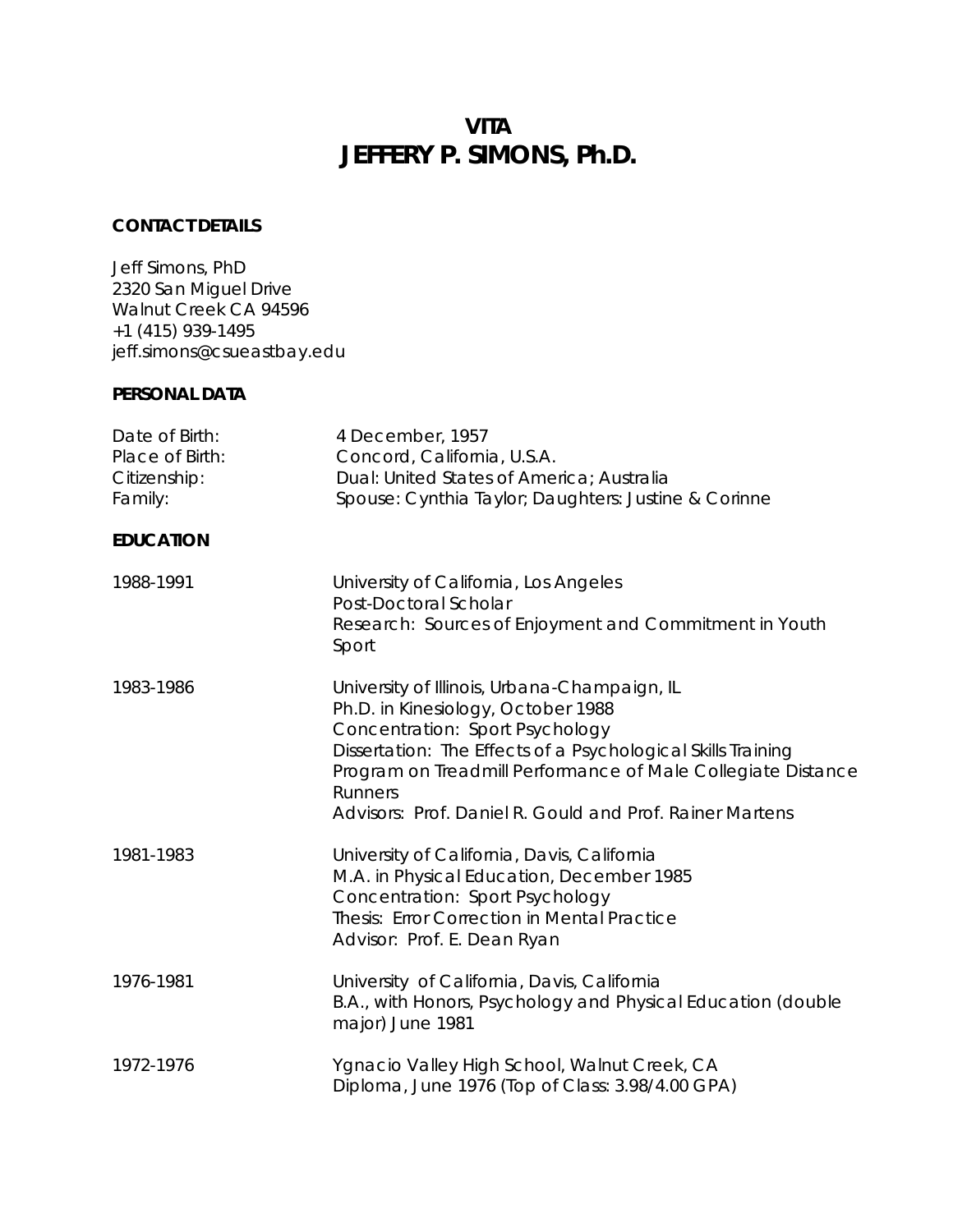# **ACADEMIC PROFESSIONAL EXPERIENCE**

| 2007-present | Associate Professor, Department of Kinesiology and Physical<br>Education, California State University East Bay, Hayward, CA. |
|--------------|------------------------------------------------------------------------------------------------------------------------------|
| 2003-2007    | Assistant Professor, Department of Kinesiology and Physical<br>Education, California State University East Bay, Hayward, CA. |
| 1995-1998    | Lecturer, Department of Physical Education, Recreation &<br>Performance, Victoria University, Melbourne, Australia.          |
| 1991-1994    | Lecturer, Department of Kinesiology, University of Colorado,<br>Boulder, CO.                                                 |
| 1988-1991    | Associate Director, AAF/UCLA KidSport Project, Department of<br>Kinesiology, University of California, Los Angeles.          |
| 1987-1988    | Assistant Professor, Department of Physical Education &<br>Exercise Science, University of Southern California, Los Angeles. |
| 1986-1987    | Instructor, Department of Physical Education & Exercise<br>Science, University of Southern California, Los Angeles.          |
| 1985-1986    | Research Assistant. Department of Physical Education,<br>University of Illinois, Urbana-Champaign (Dr. Daniel Gould)         |
| 1983-1986    | Teaching Assistant. Department of Physical Education,<br>University of Illinois, Urbana-Champaign.                           |
| 1983-1984    | Research Assistant. Sport Psychology, University of Illinois,<br>Urbana-Champaign (Dr. Rainer Martens).                      |
| 1980-1983    | Research Assistant. Physical Education Department, University<br>of California, Davis (Dr. E. Dean Ryan).                    |
| 1982-1983    | Academic Peer Advisor. Physical Education Department,<br>University of California, Davis                                     |
| 1981-1982    | Teaching Assistant. Physical Education Department, University<br>of California, Davis                                        |
| 1981-1982    | Laboratory Assistant (Level II). Human Performance<br>Laboratory, University of California, Davis                            |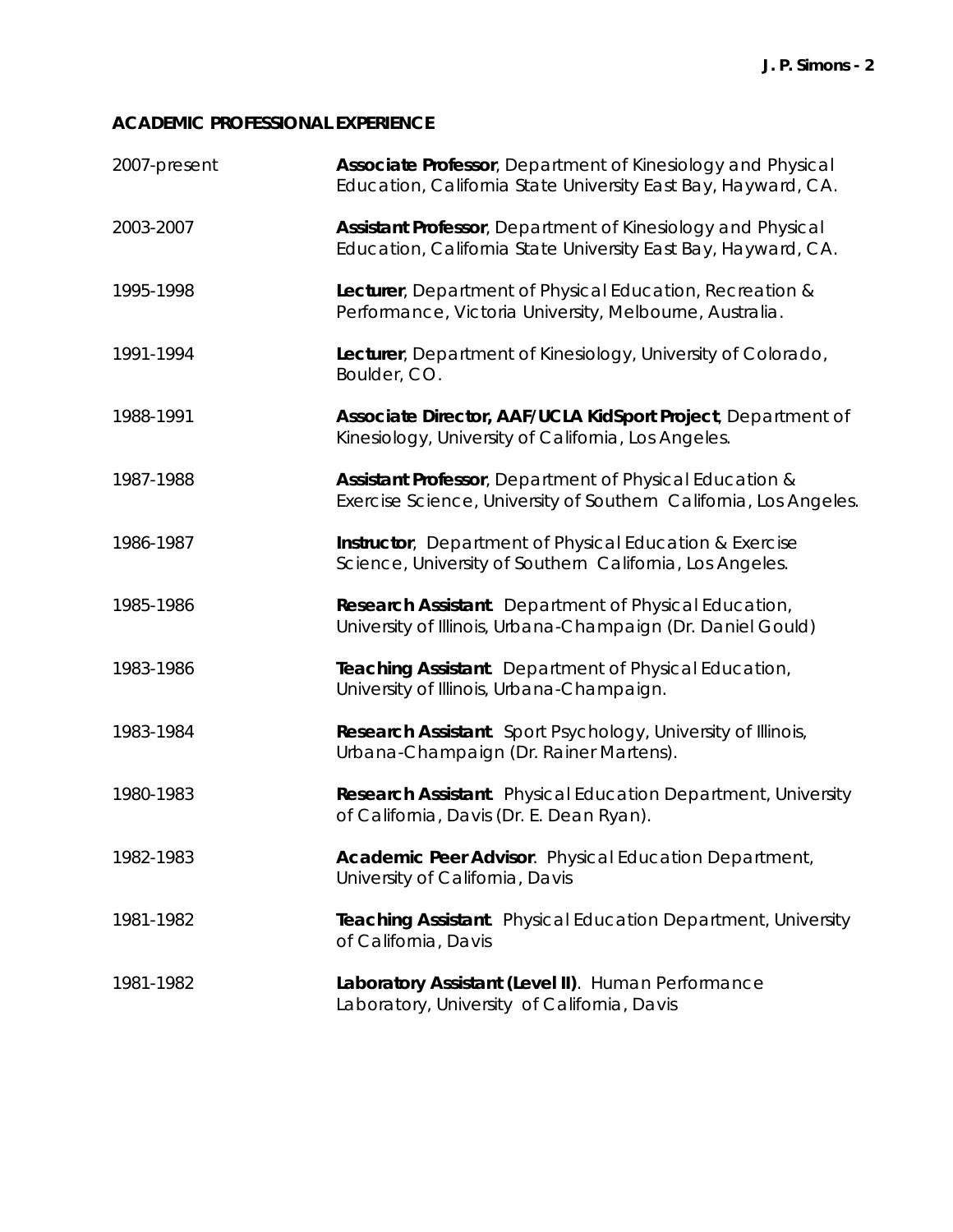# **UNIVERSITY COURSES DEVELOPED AND TAUGHT**

| CSU East Bay<br>2003-present                      | KPE 3250 - Kinesiological Foundations of Physical Education (3)<br>quarters)<br>KPE 4410 - Sport & Exercise Psychology (3 quarters)<br>KPE 4410L - Sport & Exercise Psychology Lab (2 labs/qtr X 3<br>quarters)<br>KPE 4615 - Exercise and Stress (3 quarters)<br>KPE 6410 - Graduate Seminar in Sport & Exercise Psychology<br>(Grad: 6 quarters)<br>KIN 6411 - Psychology of Physical Activity (Grad: 1 quarter)<br>KIN 6413 - Mental Skills for Physical Performance (Grad: 1<br>quarter)<br>KPE 6415 - Graduate Seminar in Motor Learning and Control (5)<br>quarters)<br>KPE 6460 - Graduate Seminar in Sport Philosophy (1 quarter) |
|---------------------------------------------------|-------------------------------------------------------------------------------------------------------------------------------------------------------------------------------------------------------------------------------------------------------------------------------------------------------------------------------------------------------------------------------------------------------------------------------------------------------------------------------------------------------------------------------------------------------------------------------------------------------------------------------------------|
| Victoria University (AUS)<br>1995-96              | Applied Sport Psychology Practice (Grad: 2 semesters)                                                                                                                                                                                                                                                                                                                                                                                                                                                                                                                                                                                     |
| <b>UCLA 1990</b>                                  | <b>Theoretical Bases of Applied Sport Psychology</b><br>(Grad/Undergrad: 1 quarter)                                                                                                                                                                                                                                                                                                                                                                                                                                                                                                                                                       |
| University of Southern<br>California 1986-88      | Psychology of Coaching (Grad: 1 semester)<br>Theories of Motivation in Sport Psychology (Grad: 1<br>semester)<br><b>Exercise Prescription (1 semester)</b>                                                                                                                                                                                                                                                                                                                                                                                                                                                                                |
| <b>UNIVERSITY COURSES TAUGHT</b>                  |                                                                                                                                                                                                                                                                                                                                                                                                                                                                                                                                                                                                                                           |
| CSU East Bay<br>2003-present                      | KPE 3330 - Motor Learning and Control (10 quarters)<br>KPE 3300L - Kinesiological Measurement Lab (1 quarter)<br>KPE 6000 - Foundations of Graduate Study & Research (Grad: 8<br>quarters)                                                                                                                                                                                                                                                                                                                                                                                                                                                |
| University of Colorado,<br><b>Boulder 1991-94</b> | Introduction to Research and Statistics (10 semesters)<br>Motor Development (2 semesters)<br>Social Psychological Aspects of Physical Activity (10<br>semesters)                                                                                                                                                                                                                                                                                                                                                                                                                                                                          |
| <b>UCLA 1988-91</b>                               | Behavioral Bases of Movement: Psycho-social Aspects<br>(4 quarters)                                                                                                                                                                                                                                                                                                                                                                                                                                                                                                                                                                       |
| University of Southern<br>California 1986-88      | <b>Principles of Nutrition &amp; Exercise (4 semesters)</b><br><b>Measurement &amp; Evaluation</b> (2 semesters)<br>Quantitative Methods in Exercise Science (Grad: 2<br>semesters)                                                                                                                                                                                                                                                                                                                                                                                                                                                       |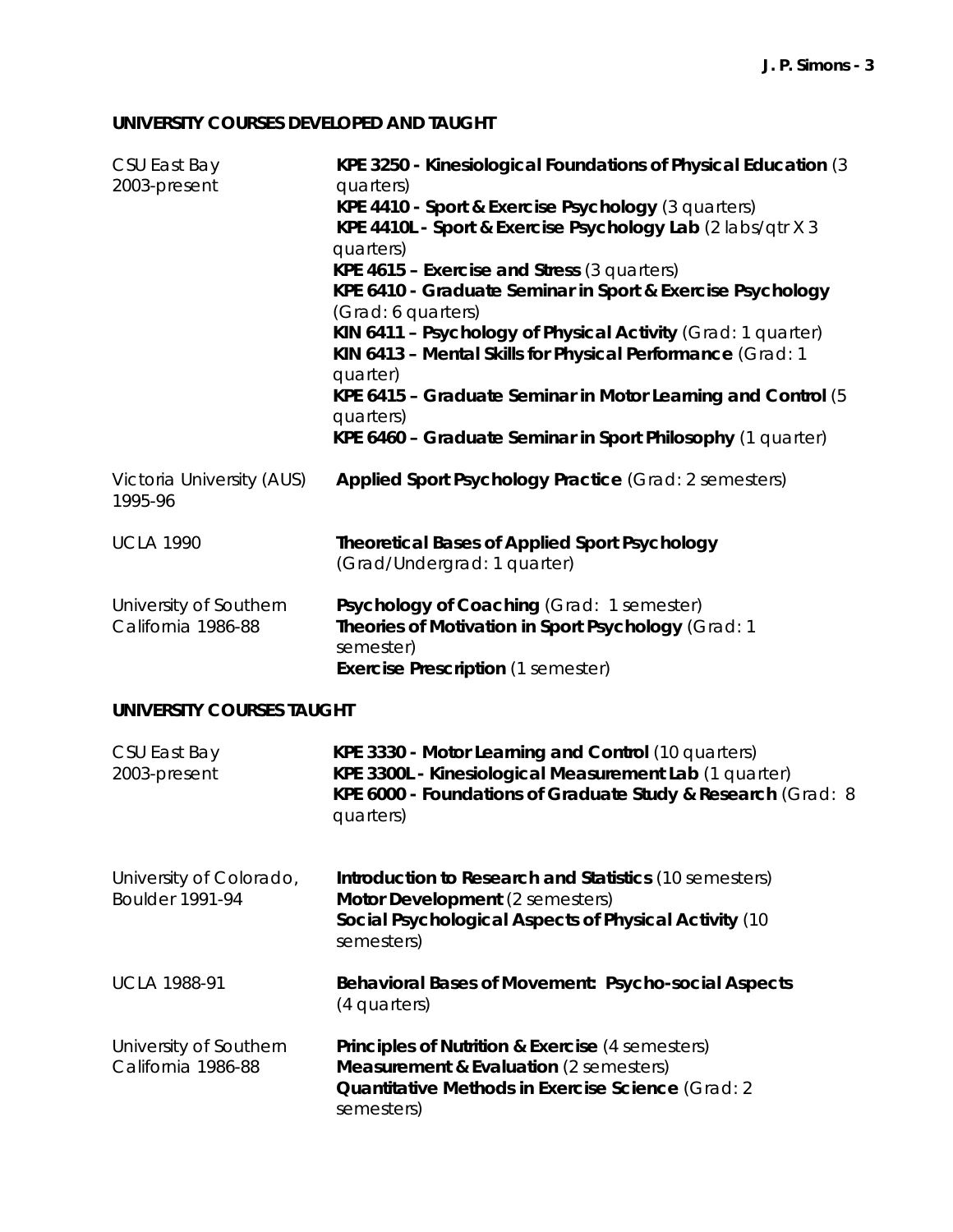| University of Illinois | Measurement and Assessment in Physical Education (4  |
|------------------------|------------------------------------------------------|
| 1983-86                | semesters)                                           |
|                        | <b>Sport Psychology</b> (1 semester)                 |
|                        | <b>Conditioning and Weight Control (2 semesters)</b> |

#### **ACADEMIC WORKSHOPS DEVELOPED AND TAUGHT**

| Sport Authority of India<br>1992-1993 | Principles and Practice in Motor Learning and Sport<br>Psychology.<br>12 session seminar for Indian National Coaches and Sport<br>Science scholars. Presented at:<br>SAI Northern Regional Center, Patiala, India, December 28-31.<br>SAI Southern Regional Center, Bangalore, India, January 5-7. |
|---------------------------------------|----------------------------------------------------------------------------------------------------------------------------------------------------------------------------------------------------------------------------------------------------------------------------------------------------|
| Sport Authority of India<br>1991      | Theory and Practice of Applied Sport Psychology.<br>30 session intensive course for Indian professors and lecturers<br>from university departments of psychology and physical<br>education. SAI Eastern Regional Centre, Salt Lake City,<br>Calcutta, India, January 21-30.                        |
| Catalonian Sport<br>Federation 1991   | Psychological Preparation of Individual Sport Athletes.<br>Invited 3 session seminar for sport psychologists and coaches.<br>Universitat Autonoma de Barcelona, Spain. Nov. 4-6.                                                                                                                   |

## **SCHOLARLY AND PROFESSIONAL SERVICE**

*INTERNAL TO CALIFORNIA STATE UNIVERSITY EAST BAY:* 

**College Committee Member,** Student Assessment Development Team, Summer 2006.

**College Committee Member,** Assessment Council, Spring 2006.

Faculty Interviewer: IP Interview Committee, Center for International Education, CSUEB, May 15, 2006.

**University Committee Member,** Committee on Instruction and Curriculum, Fall 2005 through Spring 2007.

**University Committee Member,** Faculty Leaning Community-Assessment of General Education Outcomes, Fall 2005 to present.

**Departmenal Committee Member**, Pedagogy Search Committee, Fall 2005-Winter 2006.

**Departmental Committee Chair**, Pedagogy Search Committee, Fall 2004-Spring 2005.

**College Committee Member**, Strategic Planning Committee, Fall 2004-present.

**Departmental Committee Chair**, Strategic Planning Committee, Fall 2004-present.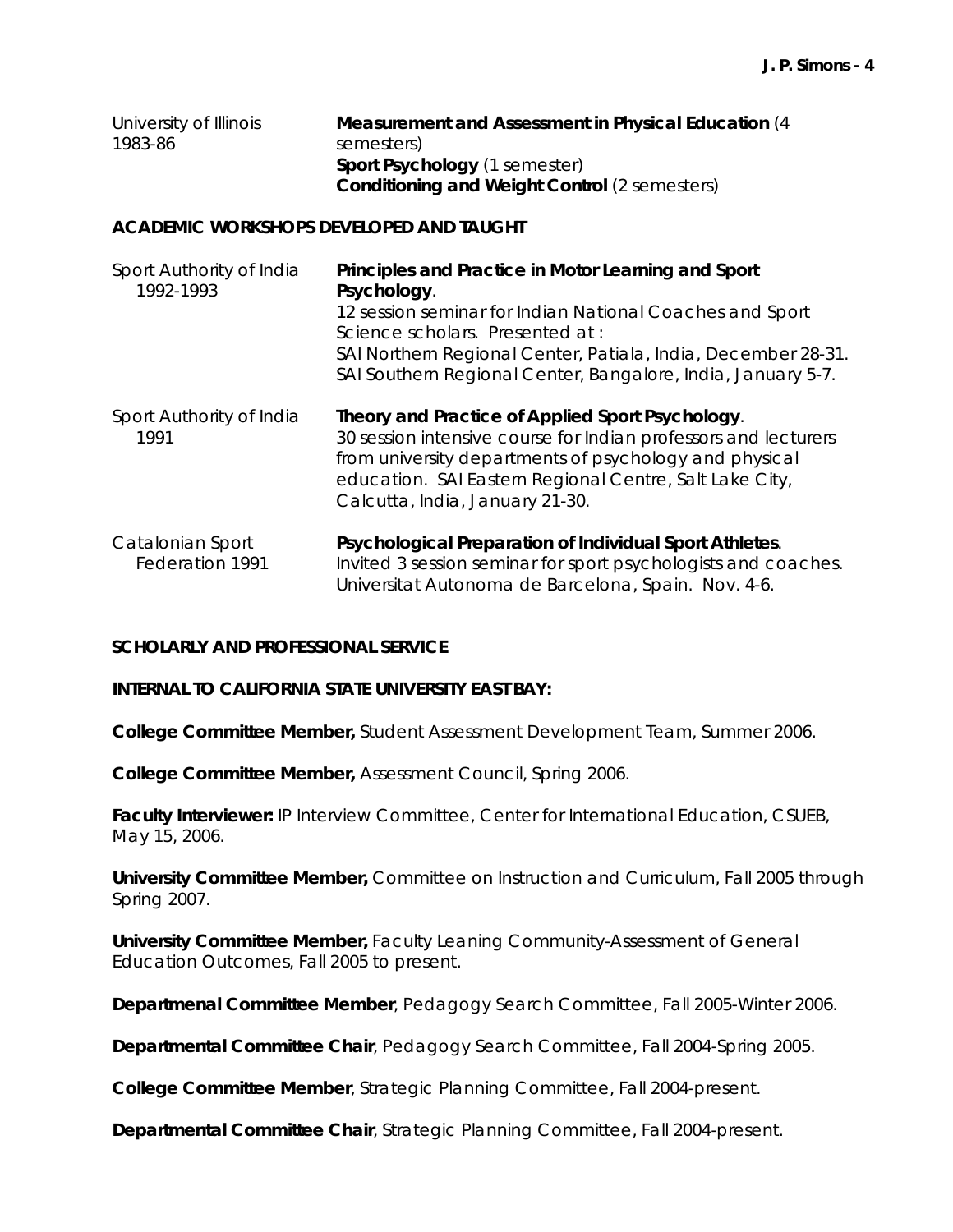**Departmental Committee Member**, Assessment Sub-Committee, Fall 2004-present.

**Departmental Committee Member**, Peer Review, Spring 2004, Spring 2005.

**College Committee Member**, Council on Teacher Education, 2004-2007.

**Departmental Committee Member**, Advisory group for proposed Contra Costa Community Recreation and Education Center, CSUH Contra Costa campus, Fall 2003-present.

**Departmental Committee Member**, Theory & Analysis Courses Review committee, Fall 2003-present.

**University Committee Member**, Social Science Outcomes committee, Fall 2003-Spring 2005.

#### *EXTERNAL TO CSUEB:*

**Member, Board of Directors,** *Bluearth Institute*, Melbourne, Australia, 2002-present.

**Guest reviewer** for *Journal of Sport & Exercise Psychology*, 2006.

**Guest reviewer** for *Research Quarterly,* 2004, 2005.

**Guest reviewer** for *International Journal of Sport Psychology*, 2003, 2004.

**Member, Advisory Board,** *Centre for Rehabilitation, Exercise, and Sport Science*, Victoria University, Melbourne, Australia, 2002-2004.

**Member, Sport Psychology Benchmarking Committee,** *Australian Institute of Sport,*  Canberra, Australia, 2002.

**Guest reviewer** for *Australian Psychologist*, 1996.

**Sport Psychology Advisory Committee**, *Victorian Institute of Sport***,** Melbourne, Australia, 1995-2002.

**Guest reviewer** for *Journal of Sport & Exercise Psychology*, 1988-1995.

**Guest reviewer** for *The Sport Psychologist*, 1987-1996.

**Chair, Research and Scientific Development Committee**, Sport Psychology Consulting Group, U.S.A. Track & Field, 1991-1995.

#### **Thesis Committee Member:**

- Polly Lutz, Ph.D. Dissertation in the College of Education, University of Denver, Colorado, Completed August 1994.
- Julia A. Collins, M.A. Thesis in the Department of Kinesiology, University of Colorado, Boulder, Completed June, 1993.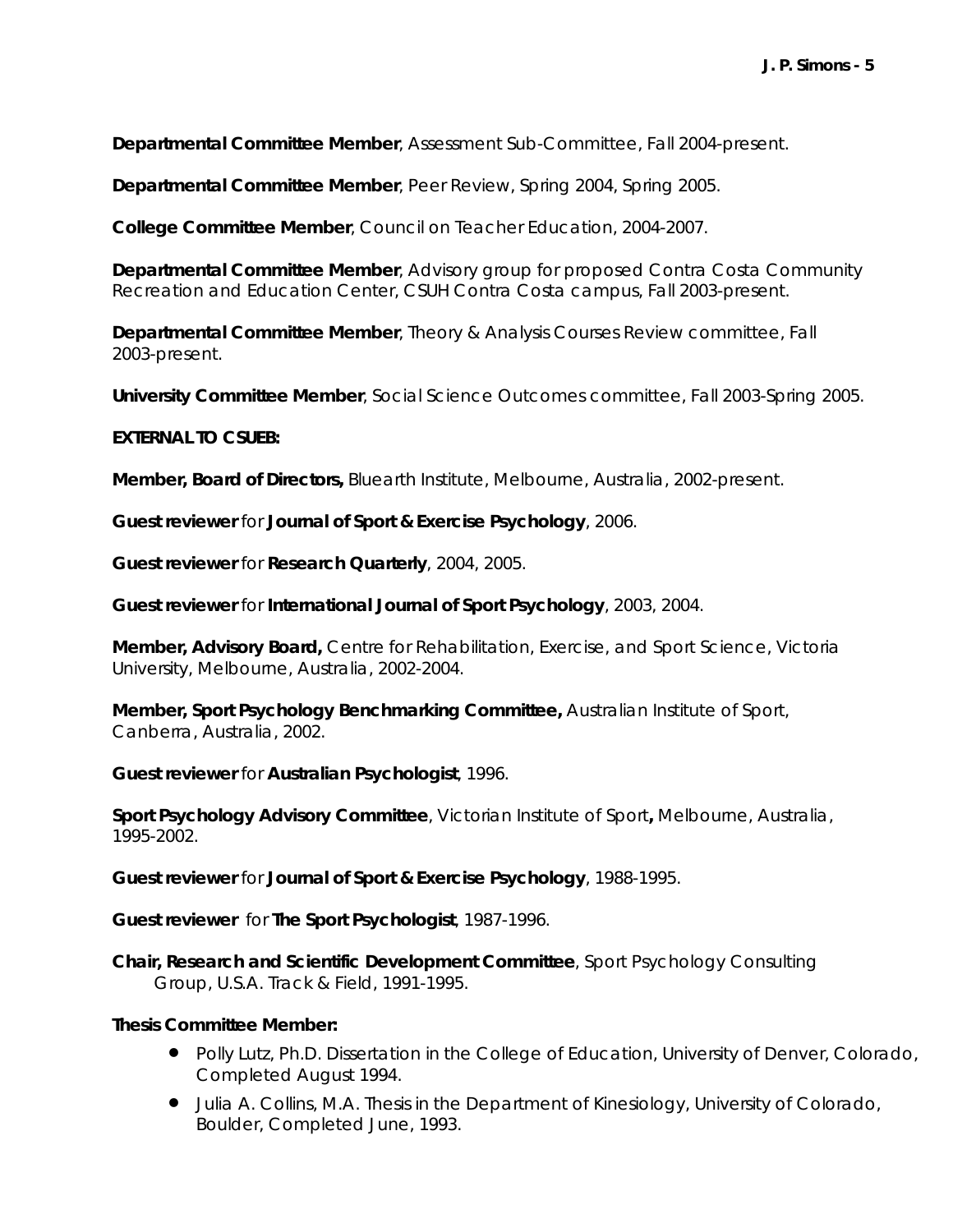- B. J. Byrd, M.A. Thesis in the Department of Kinesiology, University of Colorado, Boulder, Completed May, 1993.
- Kimberly Evans, M.A. Thesis in the Department of Kinesiology, University of Colorado, Boulder, Completed July 1992.
- Zenong Yin, Ph.D. dissertation in the Department of Exercise Science, University of Southern California, Los Angeles, CA, Completed August 1990.
- **Steven Baron, M.A. thesis in the Department of Physical Education & Exercise Science,** University of Southern California, Los Angeles, CA, Completed May 1987.
- **External Reviewer for Full Professor Rank**, Ralph A. Vernacchia, Ph.D., Western Washington University, November, 1991.
- **Athlete Education Mentor**, USOC Education Committee's Athlete Education Mentoring Network, 1991 to 1995.
- **Reviewer**, Conference Paper Proposals: American Alliance for Health, Physical Education, Recreation and Dance (1992 Annual National Conference -- Area: Psychology of Sport and Physical Activity)
- **Computer examination committee**, Department of Physical Education & Exercise Sciences, University of Southern California, Los Angeles, CA, 1986-88.
- **Teaching assistant evaluator**: Department of Physical Education & Exercise Science, University of Southern California, Los Angeles, CA, 1986-88.

#### **PUBLICATIONS**

- Simons, J. (In press). The applied sport psychology intake. In S. J. Hanrahan and M. B. Andersen (Eds.), *Comprehensive Applied Sport Psychology: A Handbook for Professionals and Students.* London: Routledge.
- Simons, J., Wilson, J., Wilson, G., & Theall, S. (2009). Challenges to cognitive bases for an especial motor skill at the regulation baseball pitching distance. *Research Quarterly for Exercise & Sport, 80(3),* 469-479.
- Wilson, J., Simons, J., Wilson, G., Theall, S., & Rodriguez, W. (2007, June). A test of selfefficacy and parameterization changes as possible explanations for the expeciall skills phenomenon at the 60.5-foot distance for highly experienced baseball pitchers. *Journal of Sport & Exercise Psychology, 29*, S140.
- Wilson, G., Simons, J., Wilson, J., & Rodriguez, W. (2007, June). The nonemergence of an especial skill: Good is not enough. *Journal of Sport & Exercise Psychology, 29*, S140.

Simons, J (2007). Distinguishing Discovery. *Insight Shared*. Melbourne: Bluearth Institute.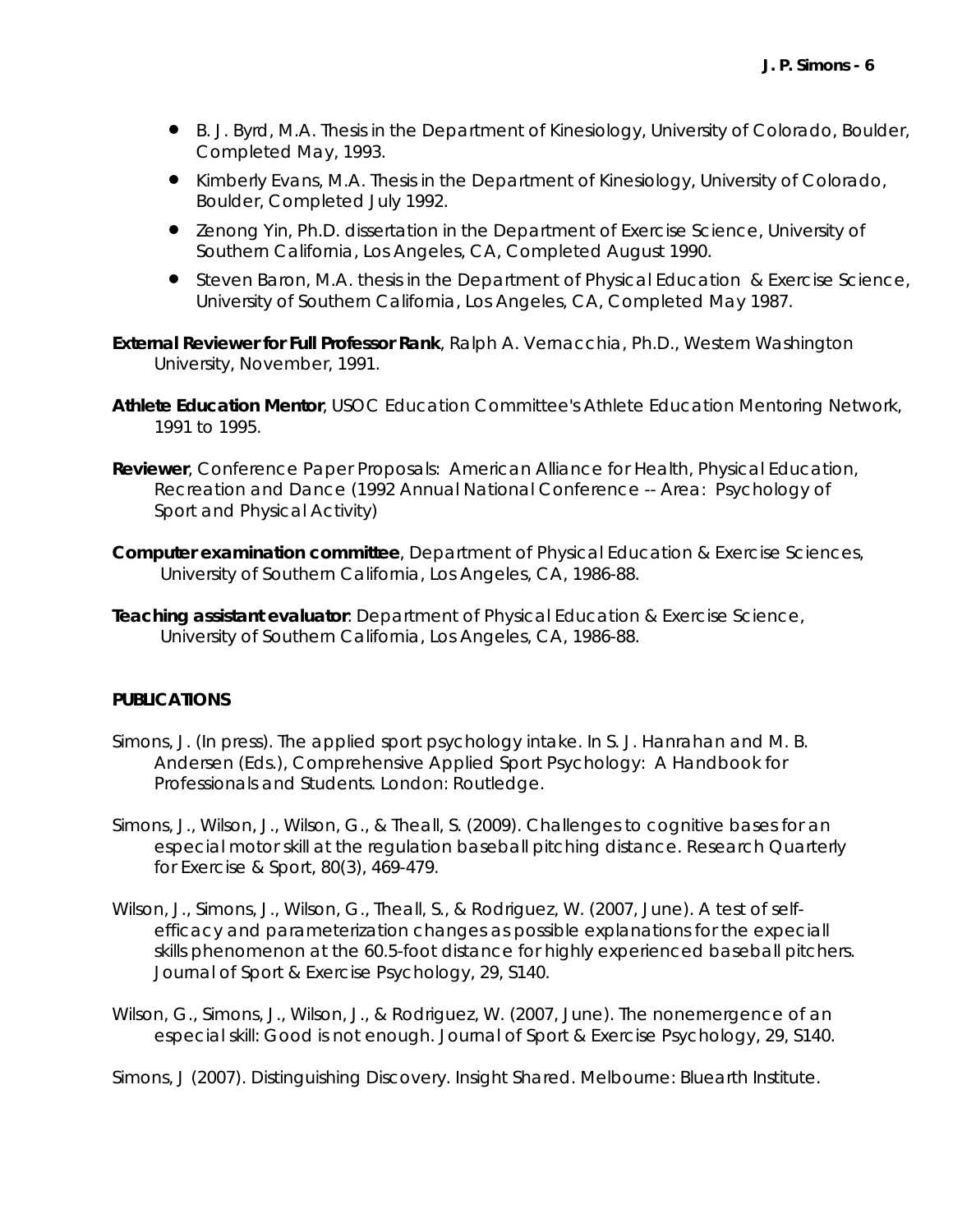- Simons, J. (2005). Psychology in sprinting & hurdling. In R. A. Vernacchia & T. Statler (Eds.), *The psychology of high-performance track and field*. Palo Alto, CA: Track and Field News.
- McGrath, M. & Simons, J. (2005). *Bluearth Discovery coaching manual.* Melbourne, Australia: Bluearth Institute.
- Speed, H. D., Andersen, M. B., & Simons, J. (2005). The selling of sport psychology: Presenting services to coaches. In M. B. Andersen (Ed.), *Sport psychology in practice.* Champaign, IL: Human Kinetics.
- Ginn, D., Simons, J., & McGrath, M. (2005). *Bluearth Discovery teacher development manual.* Melbourne, Australia: Bluearth Institute.
- Simons, J. (2004). *Sedentary death syndrome (SeDS): Physical acitivity, health, and quality of life.* Melbourne, Australia: Bluearth Institute.
- Simons, J. (2003). Mind/body Q & A: Teamwork fosters healthy competition; Balance your life; Run away from boredom. *Energy for Women, 16*, 15-17.
- Simons, J. (2003). Mind/body Q & A: Giving constructive feedback; Start exercising after a long day at work; Get your Zzzs before the "big" event. *Energy for Women, 15*, 15-17.
- Simons, J. (2000). Doing imagery in the field. In M. B. Andersen (Ed.), *Doing Sport Psychology*. Champaign, IL: Human Kinetics.
- Simons, J. (1998). Concentration. In M. A. Thompson, R. A. Vernacchia, and W. E. Moore (Eds.), *Case Studies in Applied Sport Psychology: An Educational Approach.*  Dubuque, Iowa: Kendall/Hunt*.*
- Simons, J. (1998). Case study of concentration: Elite female pistol shooter. In M. A. Thompson, R. A. Vernacchia, and W. E. Moore (Eds.), *Case Studies in Applied Sport Psychology*. Dubuque, IA: Kendall/Hunt.
- Simons, J. (1998). Case study of composure: Elite female cyclist. In M. A. Thompson, R. A. Vernacchia, and W. E. Moore (Eds.), *Case Studies in Applied Sport Psychology*. Dubuque, IA: Kendall/Hunt.
- Simons, J. (1998). Case study of career termination: Elite endurance athlete retirement. In M. A. Thompson, R. A. Vernacchia, and W. E. Moore (Eds.), *Case Studies in Applied Sport Psychology*. Dubuque, IA: Kendall/Hunt.
- Simons, J. (1997). Competition plans and routines. *Modern Athlete and Coach, 35(3),* 3-7. Also available at: http://www.athleticscoaching.ca/UserFiles/File/Sport%20Science/Psychology/Genera l%20Concepts/PGC\_Simons\_Competition\_Plans\_and\_Routines.pdf
- Simons, J. & Vernacchia, R. (1997). Process and Outcomes in Sport Psychology Consulting. *Journal of Applied Sport Psychology, 9,* S155.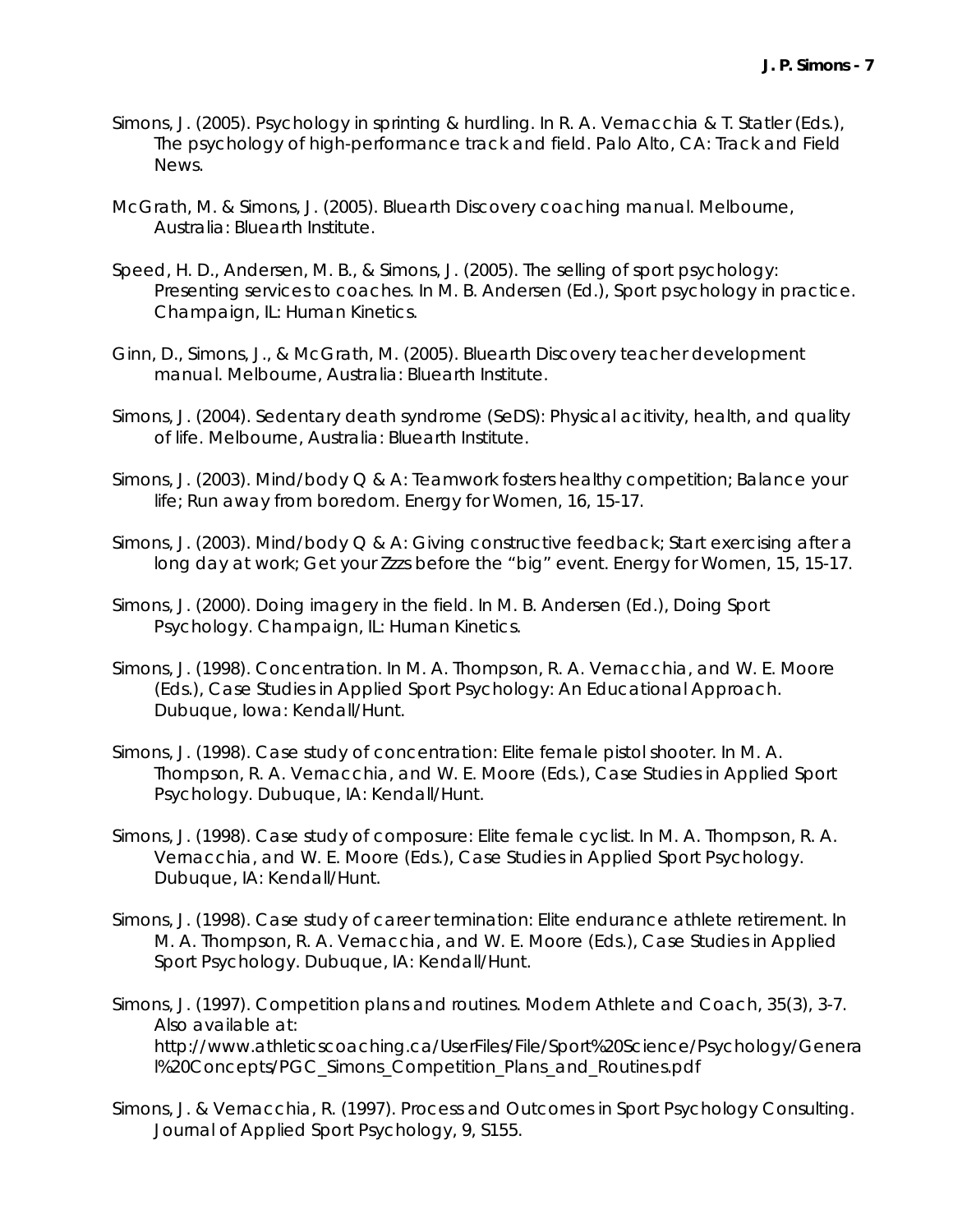- Simons, J. (1996). From experience. In R. Sleamaker & R. Browning, *Serious Training for Endurance Athletes* (2nd Ed.). Champaign, IL: Human Kinetics*.*
- Simons, J. P. & Andersen, M. B. (1995). The development of consulting practice in applied sport psychology: Some personal perspectives. *The Sport Psychologist, 9,* 449-468*.*
- Simons, J. (1993). Dealing with discomfort in distance races. *American Athletics*, Fall, 54- 56.
- Scanlan, T. K., Carpenter, P. J., Lobel, M. J., and Simons, J. P. (1993). Sources of sport enjoyment. *Pediatric Exercise Science, 5(3)* ,275-285.
- Boyd, M. P., Yin, Z., Callaghan, J. L., & Simons, J. P. (1993). Correlates of learned helplessness in youth sport and physical activity. *Applied Research in Coaching and Athletics Annual 1993*, 158-177.
- Carpenter, P. J., Scanlan, T. K., Simons, J. P., & Lobel, M. J. (1993). A test of the Sport Commitment Model using structural equation modeling. *Journal of Sport and Exercise Psychology, 15*, 119-133.
- Scanlan, T.K., Simons, J.P., Carpenter, P.J., Schmidt, G.W., & Keeler, B. (1993). The sport commitment model: Measurement development for the youth-sport domain. *Journal of Sport and Exercise Psychology, 15,* 16-38.
- Scanlan, T.K., Carpenter, P.J., Schmidt, G.W., Simons, J.P., & Keeler, B. (1993). An introduction to the sport commitment model. *Journal of Sport and Exercise Psychology, 15,* 1-15.
- Simons, J. (1992). Optimizing performance through mental plans and physical routines. *Track & Field Quarterly Review, 92(1),* 17-21.
- Simons, J. (1992). Psychological barriers of major competitions: Basic issues and coaching interventions. *Track & Field Quarterly Review, 92(1),* 28-31.
- Scanlan, T.K. & Simons, J.P. (1992). The construct of sport enjoyment. In G. C. Roberts (Ed.), *Motivation in Sport and Exercise.* Champaign, IL: Human Kinetics*.*
- Simons, J. P. (1991). Sport enjoyment for all. In *Proceedings of the 31st International Olympic Academy*. Athens, Greece.
- Simons, J. P. (1991). The use of plans and routines in mental preparation for sport performance. In *Proceedings of the VIII Meeting of the Catalan Association for the Psychology of Sport.* Barcelona, Spain.
- Scanlan, T. K., Simons, J. P., Carpenter, P. J., Lobel, M., Keeler, B., & Lamarre, A. (1990). *Playing on: Motivations for continued involvement in youth sport programs*. Technical Report No. 2/90, Amateur Athletic Foundation of Los Angeles.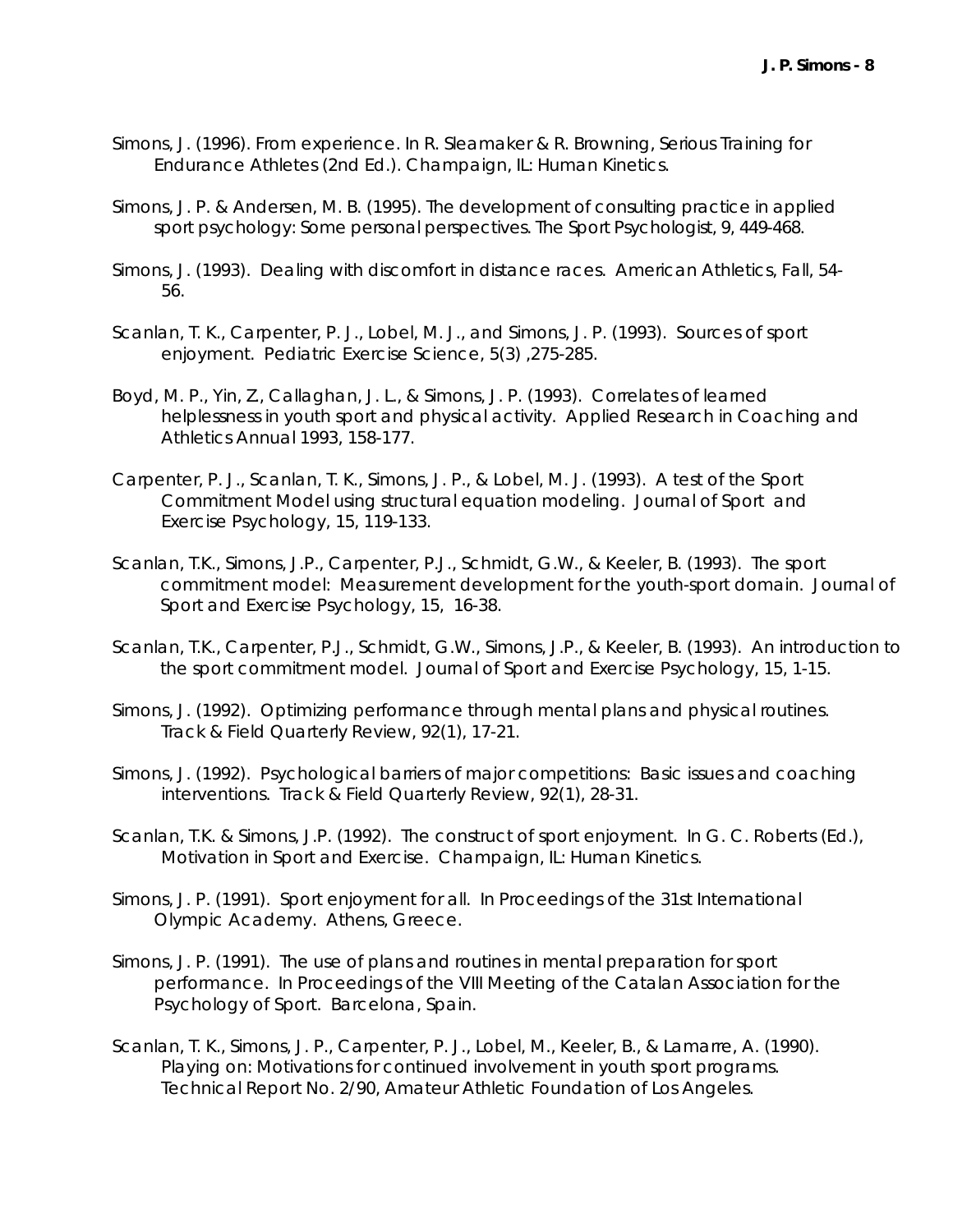- Gould, D., Petlichkoff, L., Hodge, K., and Simons, J. (1990). Evaluating the effectiveness of a psychological skills educational workshop. *The Sport Psychologist, 4*, 249-260.
- Hill, G. and Simons, J. (1990). School sports: Tapping the potential in everyone. *Strategies, 3,* 8-10.
- Scanlan, T. K., Simons, J. P., Schmidt, G. W., Carpenter, P. J., & Keeler, B. (1989). *Interim KidSport Project Report*. Technical Report No. 1/89, Amateur Athletic Foundation of Los Angeles.
- Simons, J. P. (1989). Handling ethical issues of conflicts between sport administration desires and athletes' rights. *Association for the Advancement of Applied Sport Psychology, 4(2),* 4-6.
- Hill, G. and Simons, J. (1989). A study of sport specialization in high school athletics. *Journal of Sport and Social Issues, 13*, 1-13.
- Hill, G. and Simons, J. (1987). Position challenges. *Strategies, 1,* 54-59.
- Gould, D., Petlichkoff, L., Simons, J., & Vevera, M. (1987). Relationship between Competitive State Anxiety Inventory-2 subscale scores and pistol shooting performance. *Journal of Sport Psychology, 9*, 33-42.
- Ryan, E. D. and Simons, J.P. (1983). What is learned in mental practice of motor skills: A test of the cognitive-motor hypothesis. *Journal of Sport Psychology, 5*, 419-426.
- Ryan, E. D. and Simons, J.P. (1982). Efficacy of mental imagery in enhancing mental rehearsal of motor skills, *Journal of Sport Psychology, 4*, 41-51.
- Ryan, E. D. and Simons J. P. (1981). Cognitive demand , imagery, and frequency of mental rehearsal as factors influencing acquisition of motor skills. *Journal of Sport Psychology, 3*, 33-45.

#### **BOOK REVIEWS**

- Simons, J. P. (1998). Review of *The Psychology of Concentration in Sport Performers* by A. P. Moran. *International Journal of Sport Psychology*, *29*, 282-283.
- Simons, J.P. (1993). Review of *Psyched to Win* by Robert Nideffer. *The Sport Psychologist, 7,*  204-206.
- Simons, J.P. (1987). Review of *Willing to Win* by Willi Railo. *Journal of Sport Psychology, 9*, 186-189.

#### **SCHOLARLY & PROFESSIONAL PRESENTATIONS**

Simons, J. P. (2008, December). *Integral Coaching*. Invited presentation to the 2008 USA Track & Field Elite Sprint & Hurdle Coaches Seminar, Las Vegas, NV.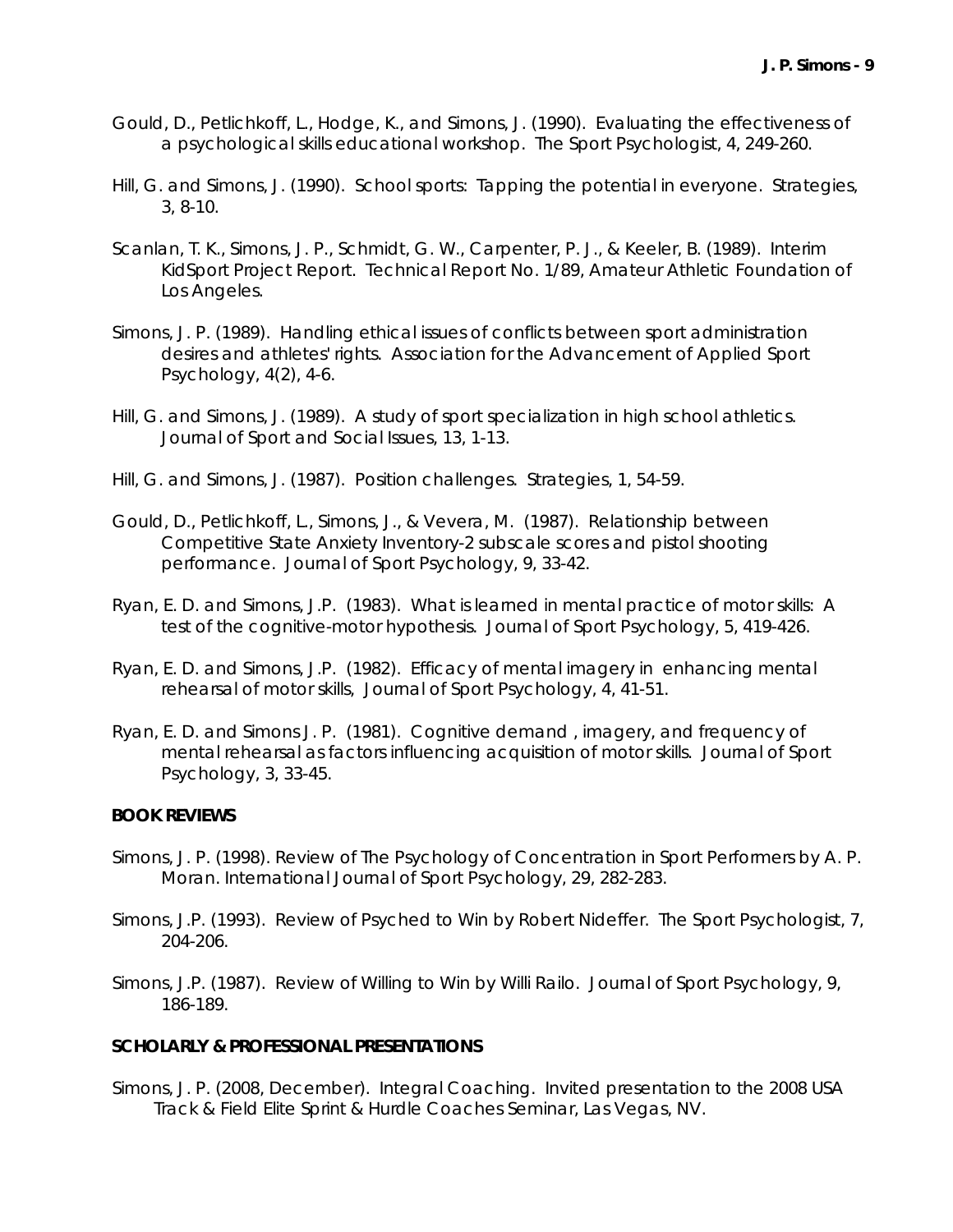- Simons, J. P. (2007, December). *Facilitaiting Intrinsic Motivation for Elite Performers*. Invited presentation to the 2007 USA Track & Field Elite Sprint & Hurdle Coaches Seminar, Las Vegas, NV.
- Simons, J. P. (2007, December). *Basic Psychological Principals of Training and High Performance*. Invited presentation to the 2007 USA Track & Field High Performance Coach Development Seminar, Las Vegas, NV.
- Simons, J. (2007, September). *Principles of Self-Determination Theory.* Invited seminar presentation to Bluearth Institute coaches and professional staff, Melbourne, Australia.
- Simons, J. (2007, September). *Promoting Autonomy for Enhanced Motivation in Physical Activity.* Invited seminar presentation to Bluearth Institute coaches and professional staff, Melbourne, Australia.
- Wilson, J., Simons, J., Wilson, G., Theall, S., & Rodriguez, W. (2007, June). *A test of selfefficacy and parameterization changes as possible explanations for the expeciall skills phenomenon at the 60.5-foot distance for highly experienced baseball pitchers*. Presentation at the 2007 annual conference of the North American Society for the Psychology of Sport and Physical Activity, San Diego, CA.
- Wilson, G., Simons, J., Wilson, J., & Rodriguez, W. (2007, June). *The nonemergence of an especial skill: Good is not enough*. Presentation at the 2007 annual conference of the North American Society for the Psychology of Sport and Physical Activity, San Diego, CA.
- Simons, J. P. (2006, December). *"Winning" is a Limiting Factor*. Invited presentation to the 2006 USA Track & Field Elite Sprint & Hurdle Coaches Seminar, Las Vegas, NV.
- Simons, J. P. (2006, December). *Facilitating Intrinsic Learning*. Invited presentation to the 2006 USA Track & Field Hurdle Coaches Seminar, Las Vegas, NV.
- Simons, J. P. (2006, December). *Excellence: Myths and Truths*. Invited presentation to the 2006 USA Track & Field Sprint Coaches Seminar, Las Vegas, NV.
- Simons, J. (2006, September). *Understanding and communicating the Bluearth Discovery approach to physical activity education.* Invited seminar presentation to Bluearth Institute coaches and professional staff, Melbourne, Australia.
- Simons, J. (2006, September). *From amotivation to intrinsic motivation: Theory & practice.* Invited seminar presentation to Bluearth Institute coaches and professional staff, Melbourne, Australia.
- Simons, J. (2006, July). *Increasing participation in physical activity through development of intrinsic motivation in children.* Invited presentation to the U.K. Healthcare Commission, London, England.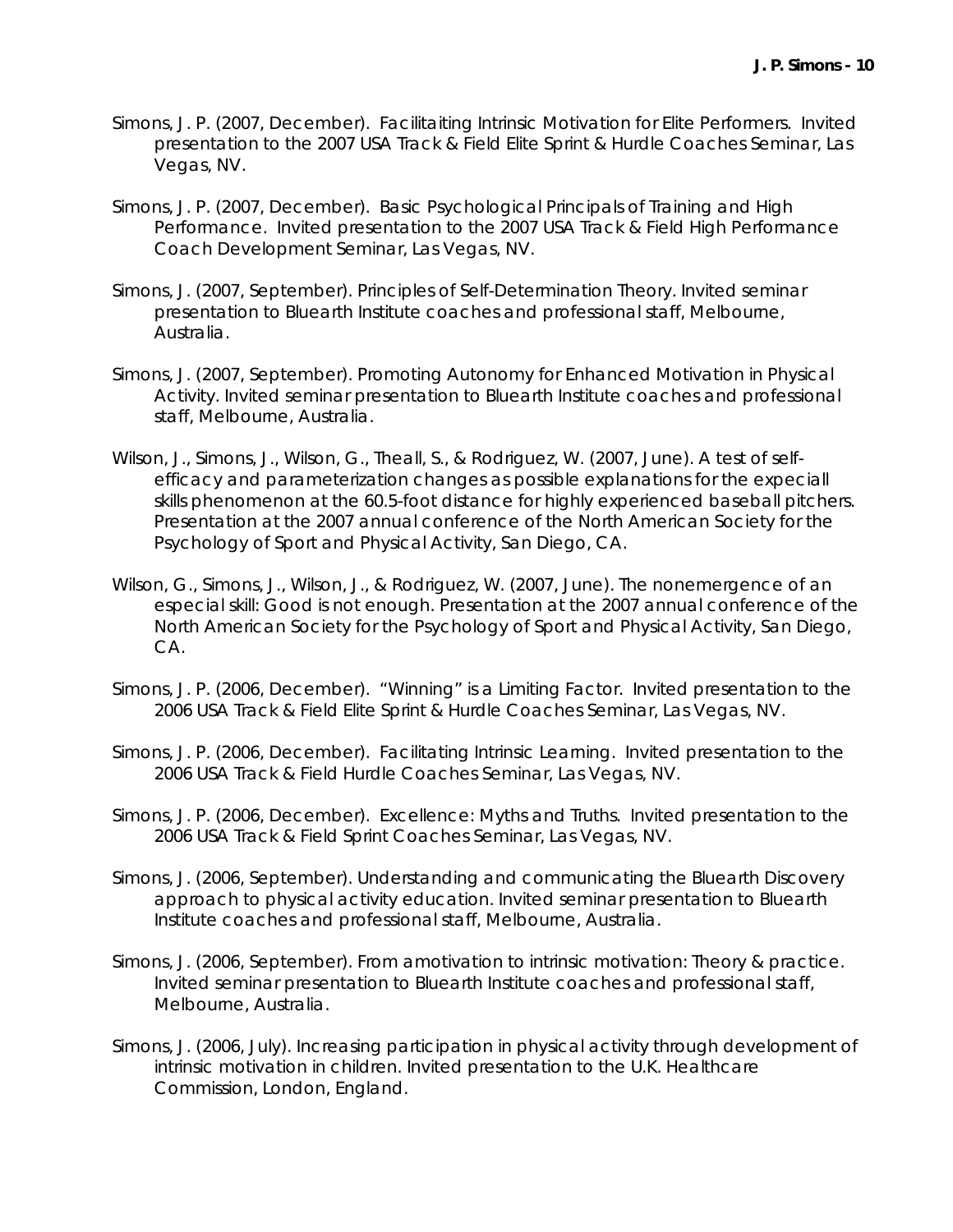- Simons, J. (2006, March). *Engaging children: Facilitating motivation for participation in physical activities.* Refereed practitioner presentation at the 13th Commonwealth International Sport Conference, Melbourne, Australia.
- Simons, J. P. (2005, December). *Learning and performing in the language of the body*. Invited presentation to the 2005 USA Track & Field Elite Sprint & Hurdle Coaches Seminar, Las Vegas, NV.
- Simons, J. (2005, November). *Motivation to get and keep athletes in sport*. Invited presentation to the World Rowing Forum, Istanbul, Turkey.
- Simons, J. (2005, September). *Developing healthy self-esteem in children.* Invited presentation to the Annual Bluearth Institute Coaching Seminar, Melbourne, Australia.
- Simons, J. (2005, September). *Understanding perceptions of self: The internal evaluator..* Invited presentation to the Annual Bluearth Institute Coaching Seminar, Melbourne, Australia.
- Simons, J. (2005, September). *The psycho-social emphasis in Bluearth Discovery.* Invited presentation to the Annual Bluearth Institute Coaching Seminar, Melbourne, Australia.
- Simons, J. P. (2004, December). *Experiential learning*. Invited presentation to the 2004 USA Track & Field Elite Sprint & Hurdle Coaches Seminar, Las Vegas, NV.
- Simons, J. P. (2004, September). *The Discovery School Experience: Psycho-social aspects*. Invited presentation to teachers, coaches, and administrators:
	- Fremantle public schools, Freemantle, Western Australia
	- Geraldton catholic diocese schools, Geraldton, Western Australia
	- Sandhurst catholic diocese schools, Bendigo, Victoria, Australia
- Simons, J. P. (2003, December). *Ordinary excellence*. Invited presentation to the 2003 USA Track & Field Elite Sprint & Hurdle Coaches Seminar, Las Vegas, NV.
- Simons, J. P. (2003, October). *Character education through physical acitivity programs*. Invited presentation to the CSUH Center for Character Education K-12 Workshop, California State University Hayward.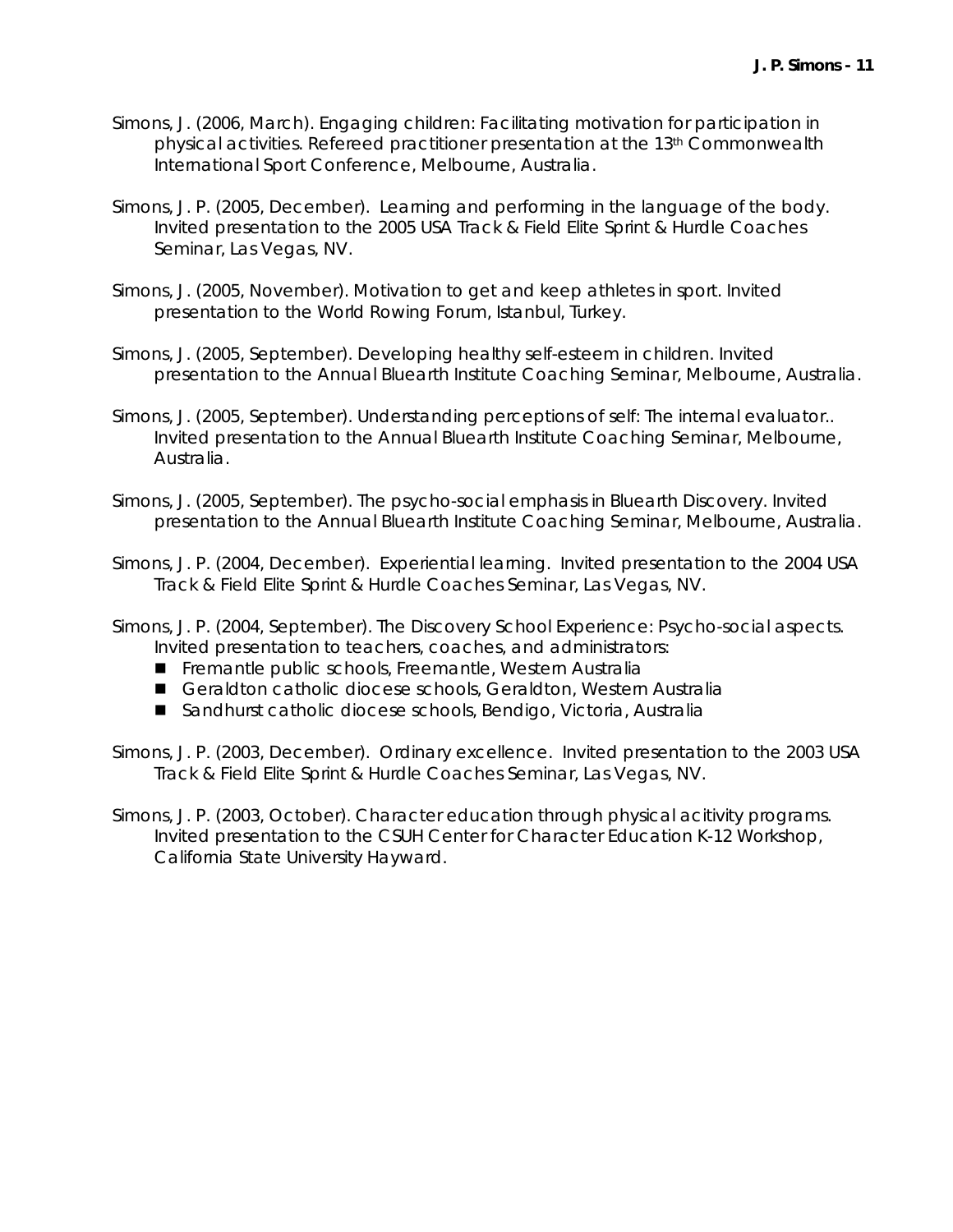- Simons, J. (2002, October). *Motivating girls in school physical education*. Invited presentation to the Professional Development Seminar of the Australian Council on Health, Physical Education and Recreation, Melbourne.
- Simons, J. & Maddocks, D. (2001, March). *Who decides when the athlete is fit to compete? Psychological and medical perspectives.* Invited presentation to the Victorian Conference of Science and Medicine in Sport, University of Melbourne.
- Simons, J. & Chapman, C. (2001, March). *The coaches' challenge: Athletes DOA.* Invited presentation to the Victorian Conference of Science and Medicine in Sport, University of Melbourne.
- Simons, J. P. (1998, November). *How to implement mental skills training in a coaching program.* Invited presentation to Sports Coach '98 Convention, Melbourne, VIC.
- Simons, J. P. & Bruce, E. (1998, November). *Understanding psychological issues of adolescent athletes.* Invited presentation to Sports Coach '98 Convention, Melbourne, VIC.
- Simons, J. (1998, October). *Deadline 2000: Elite Australian Athletes Under Pressure*. Invited presentation to the Australian Track & Field Coaches Association Annual Congress. Sydney.
- Simons, J. (1997, November). *Current Trends in Applied Sport Psychology.* Invited presentation to coaches and administrators of the Victorian Institute of Sport, Melbourne.
- Simons, J. (1997, October). *Developing Competition Plans and Routines*. Invited workshop presented at the Australian Track & Field Coaches Association Annual Congress. Melbourne.
- Simons, J. (1997, October). *Travel Skills: Making It Real*. Invited workshop presented at the Australian Track & Field Coaches Association Annual Congress. Melbourne.
- Simons, J. (1997, July). *Dealing With The Difficult Years*. Invited presentation for the Australian Swimming Coaches Association's 1997 Coaching and Swimming Teachers Conference, Melbourne.
- Simons, J. & Vernacchia, R. (1997, October). *Process and Outcomes in Sport Psychology Consulting*. Presentation at the Association for the Advancement of Applied Sport Psychology Annual Conference, San Diego, California, USA.
- Simons, J. P. (1996, October). *Competition plans and routines*. Invited presentation to the Australian Track & Field Association Annual Congress, Australian Institute of Sport, Canberra.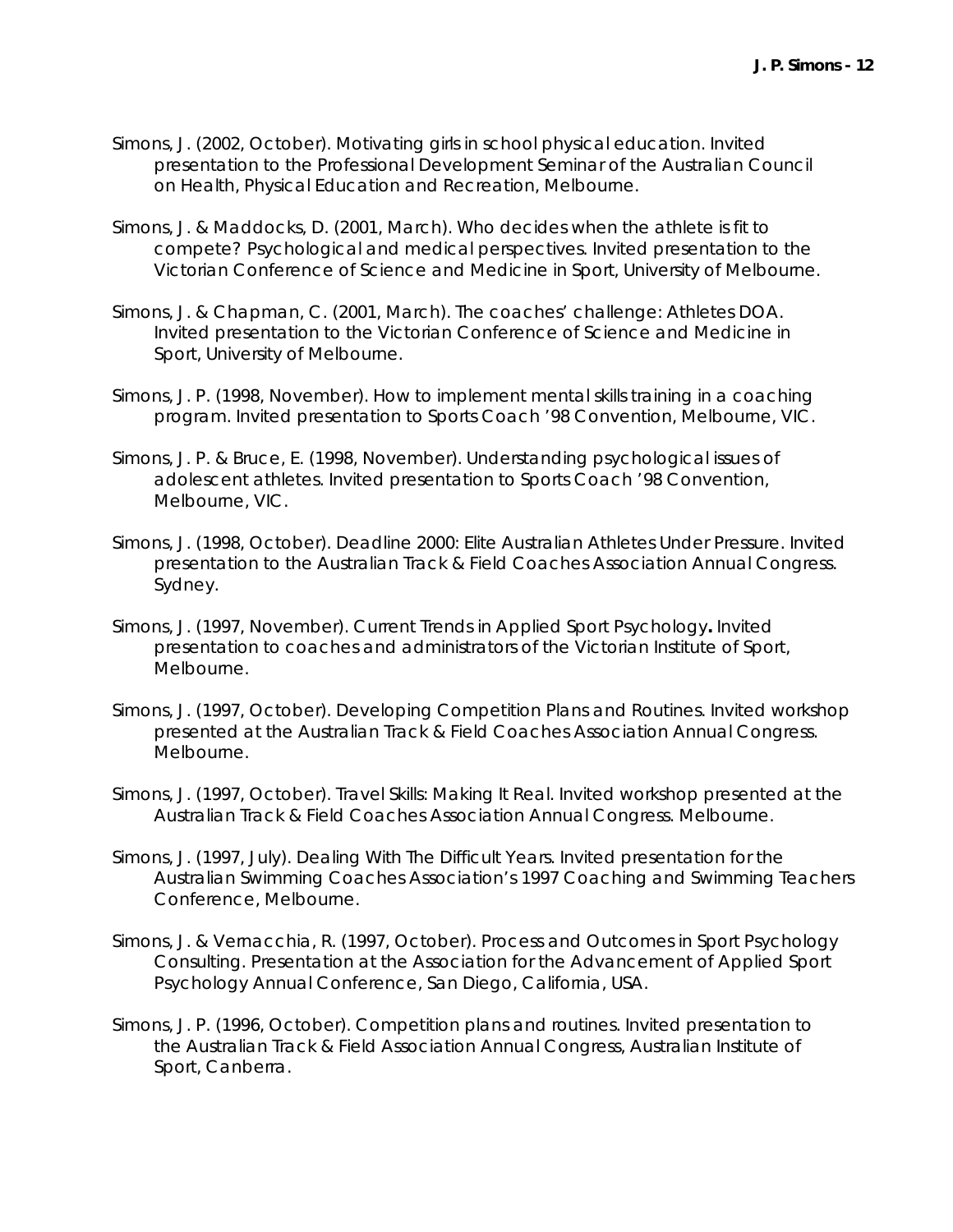- Simons, J. P. (1996, May). *Practical relaxation skills for speed & endurance athletes.* Invited presentation to the Victorian Institute of Sport Coach Development Program, Melbourne, VIC.
- Simons, J. P. (1996, March). *Mental preparation: Targeting the optimal performance state.* Invited presentation at the Athletics Australia Olympic Peaking Congress, Brisbane, QLD, Australia.
- Simons, J. P. (1996, March). *Addressing the myths of mental skills training*. Invited presentation at the Athletics Australia Olympic Peaking Congress, Brisbane, QLD, Australia.
- Simons, J. P. (1995, December). *Essential mental skills of high performance athletes*. Invited presentation to the 1995 USA Track & Field Elite Sprint & Hurdle Coaches Seminar, Orlando, FL.
- Simons, J. P. (1995, December). *Coaching through psychological issues at major competitions*. Invited presentation to the 1995 USA Track & Field Elite Sprint & Hurdle Coaches Seminar, Orlando, FL.
- Simons, J. P. (1995, October). *Stepping into practice: Effective sport psychology consulting*. Invited presentation to the Victorian Section of the APS College of Sport Psychologists, Melbourne, VIC.
- Simons, J. P. (1995, October). *Relaxation training for speed and endurance athletes*. Invited presentation to the Victorian Institute of Sport Coach Development Program, Melbourne, VIC.
- Simons, J. P. (1995, June). *Professional consulting in sport psychology*. Invited presentation to the Faculty of Psychology, University of Illinois, Chicago, IL.
- Simons, J. P. (1995, June). *Effective use of video for learning and mental preparation*. Invited presentation to the Department of Kinesiology, University of Colorado, Boulder, CO.
- Simons, J. P. (1995, May). *Mental training excellence and high performance athletes*. Invited presentation at the ISMTE World Congress on Mental Training and Excellence, Ottawa, Canada.
- Simons, J. P. (1994, December). *Psychological characteristics of elite sprinters and hurdlers*. Invited presentation to the 1994 Elite Sprint & Hurdle Coaches Seminar, sponsored by USA Track & Field, Orlando, FL.
- Simons, J. P. (1994, April). *Conducting sport psychology seminars: Perspectives from India*. Paper presented at the annual convention of the American Alliance for Health, Physical Education, Recreation, & Dance, Denver, CO.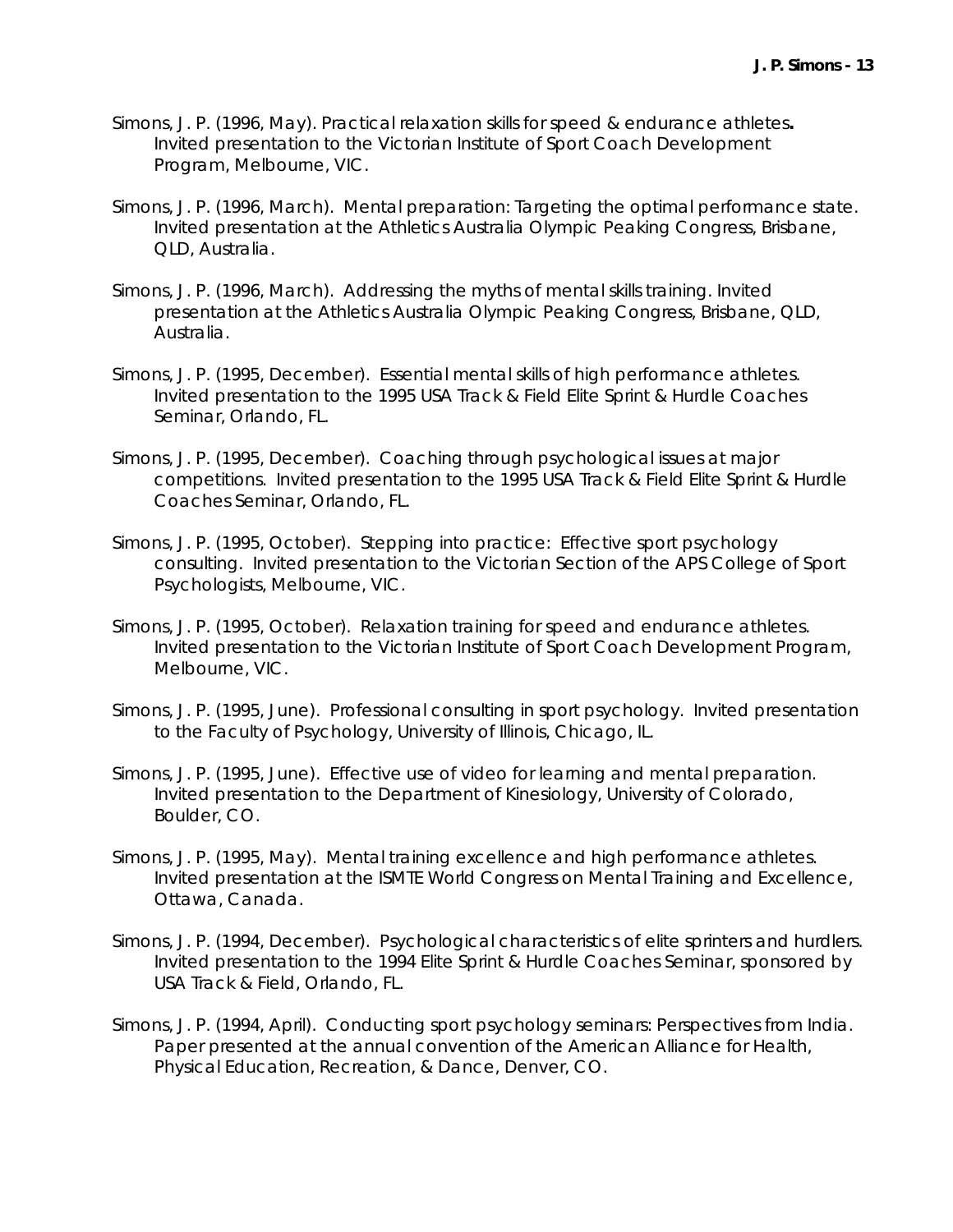- Simons, J. P. (1994, January). *Psychological Skills Training: New Approaches*. Paper presented at the 1994 Annual Meeting and Symposium, Rocky Mountain Chapter of the American College of Sports Medicine, Frisco, CO.
- Simons, J. P. (1993, December). *Psychology of coaching sprinters and hurdlers*. Invited presentation to the 1993 Elite Sprint & Hurdle Coaches Seminar, sponsored by USA Track & Field, Orlando, FL.
- Simons, J. P. (1993, October). *Optimal performance training*. Invited paper presented at the annual conference of the Colorado Gerontological Society, Denver, CO.
- Simons, J. P. (1993, August). *Establishing a philosophical base for psychological skills training with elite athletes*. Paper presented at the annual conference of the National Sport Psychology Group, Feather River, CA.
- Simons, J. P. (1993, August). *Problems in psychological skills training: Case studies*. Paper presented at the annual conference of the National Sport Psychology Group, Feather River, CA.
- Simons, J. P. (1993, April). *Psychological effects of altitude training for endurance performance*. Presentation at "Altitude II", seminar sponsored by the Kinesiology Department, University of Colorado, Boulder.
- Simons, J. P. (1992, December). *Contemporary principles of teaching sport skills: Demonstrations, modeling, video tape, and imaginal practice*. Invited presentation to the 1992 Elite Sprint & Hurdle Coaches Seminar, sponsored by USA Track & Field, Orlando, FL.
- Yin, Z., Callaghan, J., & Simons, J. (1992, October). *Validation of the Pessimistic Sport Attributional Style Questionnaire*. Paper presented at the annual conference of the Association for the Advancement of Applied Sport Psychology, Colorado Springs, CO.
- Simons, J. P. (1992, October). *Mental skills for physical people*. Invited presentation at Parents Weekend 1992, University of Colorado at Boulder, Boulder, CO.
- Simons, J. P. (1991, December). *Coaching through psychological barriers of major competitions: Issues and interventions*. Invited presentation to the 1991 TAC Elite Sprint & Hurdle Coaches Seminar, sponsored by The Athletics Congress of the United States Olympic Committee, Orlando, FL.
- Simons, J. P. (1991, November). *The use of plans and routines in mental preparation for sport performance*. Invited Keynote Address to the VIII Meeting of the Catalan Association for Psychology of Sport. Barcelona, Spain.
- Simons, J. P. (1991, October). *Psychological skills training for competitive distance runners*. Paper presented at the Second IOC World Congress on Sport Sciences, Barcelona, Spain.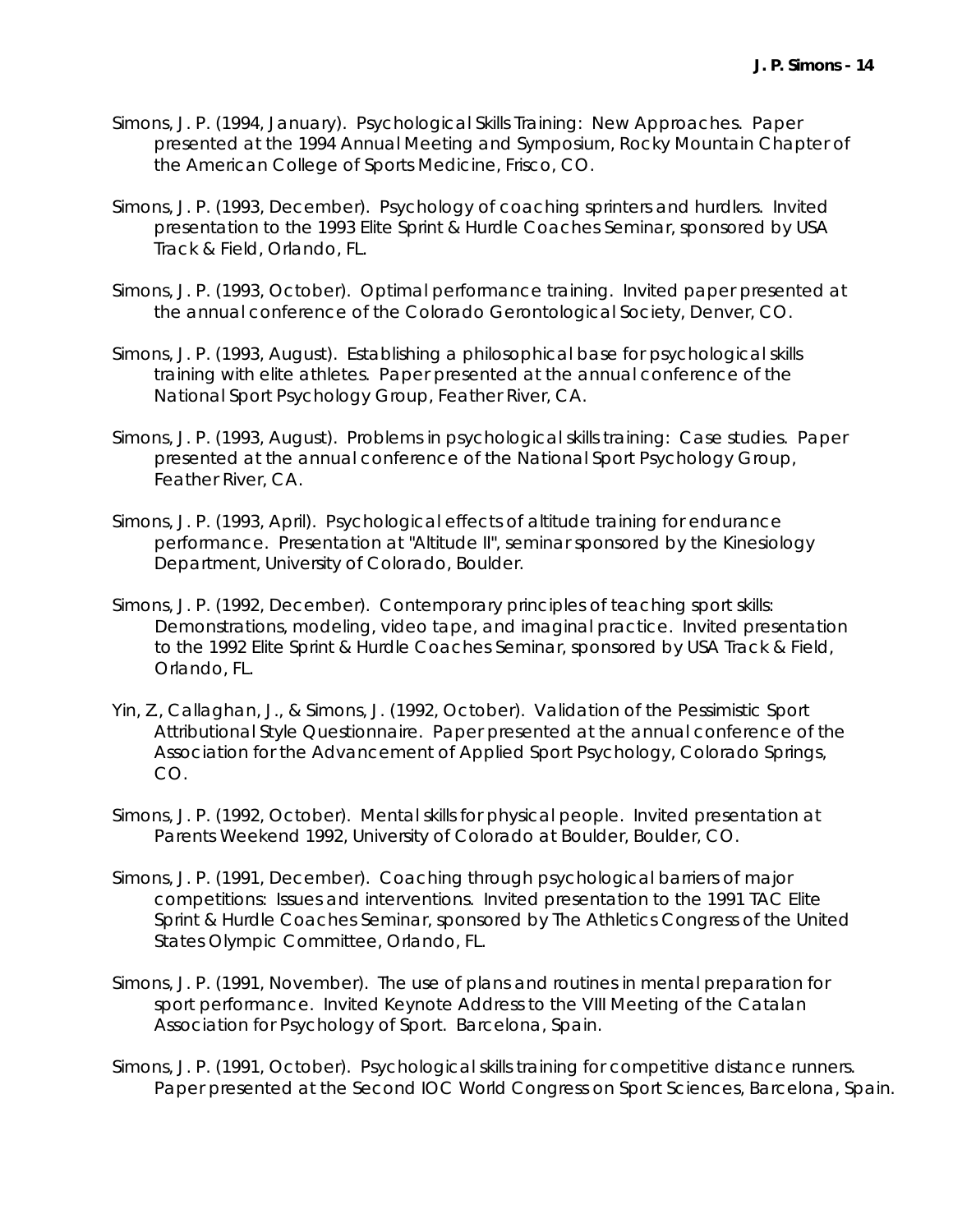- Simons, J. P. (1991, July). *Sport enjoyment for all*. Invited paper presented to the 31st International Olympic Academy, Olympia, Greece.
- Simons, J. P. (1991, April). *Psychology for health and fitness*. Invited presentation to Southern California Association of Corporate Health & Fitness Coordinators. Xerox Corporation, Hawthorne, CA
- Simons, J. P. (1991, April). *Developing and refining routines for optimal performance*. Invited presentation at the Professional Golf Association regional golf professionals seminar. Ojai, CA
- Simons, J. P. (1991, March). *Motivation for sport and rehabilitation*. Invited presentation at the 6th Annual Gatorade California Strength & Rehabilitation Clinic, Redondo Beach, CA
- Simons, J. (1991, January). *Research and practice in North American sport psychology*. Invited presentation to administrators and sport scientists of the Sports Authority of India, New Delhi, India.
- Simons, J. (1991, January). *Theory and research in sport psychology*. Invited presentation to faculty and students of the Indira Gandhi college of physical education, New Delhi, India.
- Simons, J. (1991, January). *How sport psychology can help elite level athletes*. Invited presentation to administrators, sport scientists, and head coaches of the Sports Authority of India, New Delhi, India.
- Simons, J. (1990, December). *Mental preparation: Optimizing performance through mental plans and routines*. Invited presentation at the 1990 United States Track and Field Elite Sprint and Hurdles Coaches Seminar, Orlando, FL.
- Simons, J., Scanlan, T. & Carpenter, P. (1990, September). *Common and unique sources of enjoyment in two youth sport programs*. Paper presented at the annual conference of the Association for the Advancement of Applied Sport Psychology, San Antonio, TX.
- Scanlan, T., Carpenter, P., Simons, J. & Keeler, B. (1990, September). *Stage of involvement and commitment to a youth sport program*. Paper presented at the annual conference of the Association for the Advancement of Applied Sport Psychology, San Antonio, TX.
- Simons, J. (1990, June). *Women's self-confidence in sport*. Paper presented at the 1990 International Olympic Academy, Olympia, Greece.
- Simons, J., Scanlan, T., Carpenter, P. & Schmidt, G. (1990, May). *A test of the sport commitment model*. Paper presented at the annual conference of the North American Society for the Psychology of Sport and Physical Activity, Houston, TX.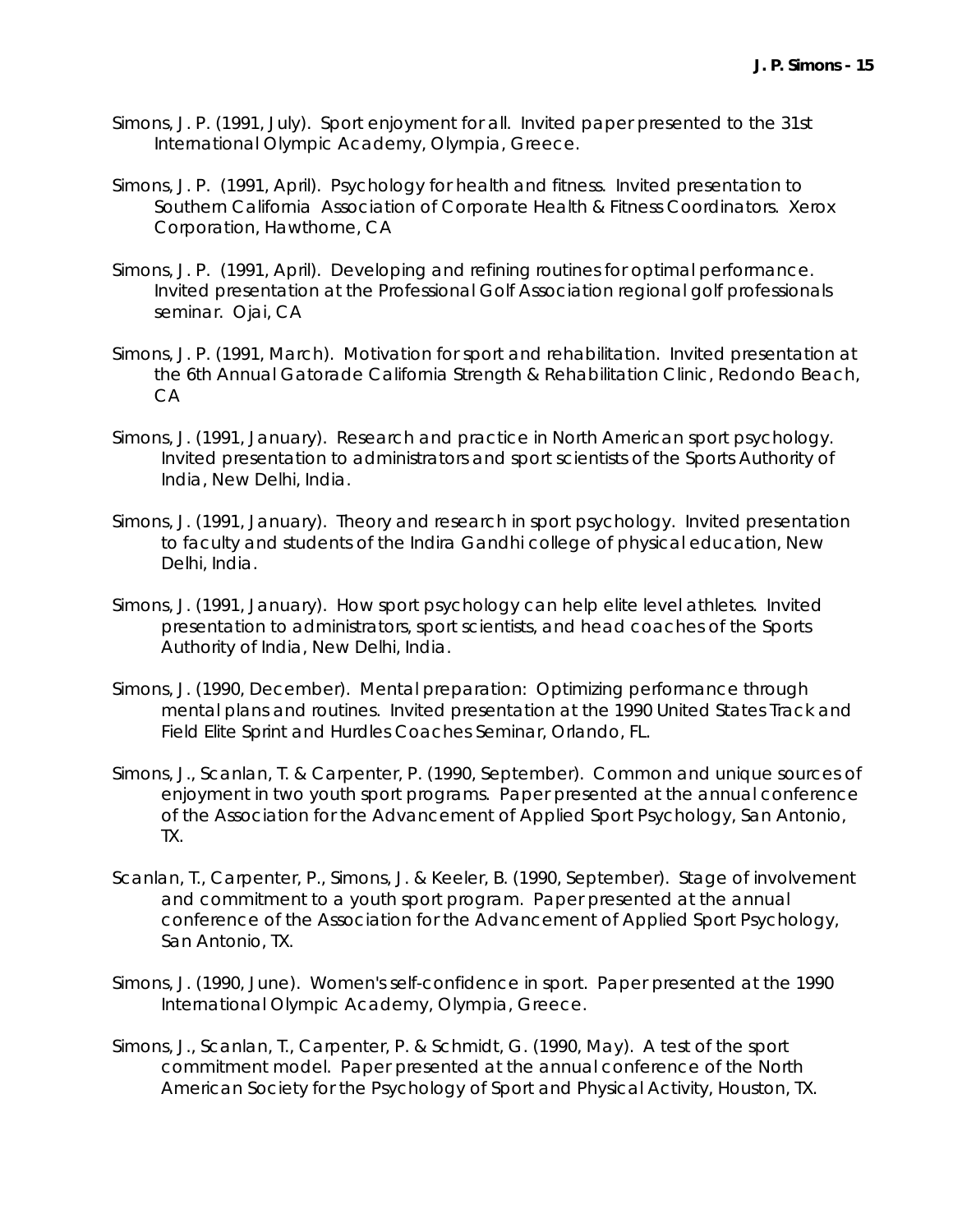- Scanlan, T., Carpenter, P., Simons, J., Keeler, B., & Schmidt, G. (1990, May). *A model of sport commitment*. Paper presented at the annual conference of the North American Society for the Psychology of Sport and Physical Activity, Houston, TX.
- Simons, J. (1989, December). *Training self-statements and imagery for learning and performance*. Invited presentation at the 1989 United States Track and Field Elite Sprint and Hurdles Coaches Seminar, Orlando, FL.
- Callaghan, J., Yin, Z., & Simons, J. (1989, November). *The attributional style for negative events and its correlates in collegiate competitive swimmers*. Paper presented at the First IOC World Congress on Sport Sciences, Colorado Springs, CO.
- Yin, Z., Callaghan, J., & Simons, J. (1989, September). *An examination of the reformulated attributional model of learned helplessness and depression in an athletic population*. Paper presented at the annual conference of the Association for the Advancement of Applied Sport Psychology, Seattle, WA.
- Yin, Z., Simons, J., & Callaghan, J. (1989, September). *The application of goal-setting in physical activity: A field study*. Paper presented at the annual conference of the Association for the Advancement of Applied Sport Psychology, Seattle, WA.
- Simons, J. P. (1989, June). *Motivation and visualization*. Invited presentation to the United States Olympic Academy XIII, Olympia, WA.
- Simons, J. P. (1988, October). *Personalizing psychological skills training programs through the use of a mediational model of physical performance*. Paper presented at the annual conference of the Association for the Advancement of Applied Sport Psychology, Nashua, NH.
- Simons, J. P. (1988, March). *Professional preparation of the walk-on coach*. Presented at the annual conference of the California Association for Health, Physical Education, Recreation and Dance, Los Angeles, CA.
- Simons, J. P. (1987, November). *Who's really playing children's competitive sports: Kids or their parents*? Presentation made to symposium: Caution: Children Not at Play, University of California at Los Angeles Education Extension, Los Angeles, CA.
- Simons, J. P. (1987, October). *Relaxation training for competitive distance runners*. Nationally televised as part of "The Relaxation Response" segment of Discover: The World of Science produced by the Public Broadcasting System.
- Baron. S., Callaghan, J., & Simons, J. (1987, June). *A quasi-experimental, field based study of four factors affecting self-acceptance in youth sports*. Paper presented at the annual conference of the North American Society for the Psychology of Sport and Physical Activity, Vancouver, B.C., Canada.
- Simons, J. P. (1987, January). *Imagery for Dance Performers*. Presentation made to UCLA Department of Dance, Los Angeles, CA.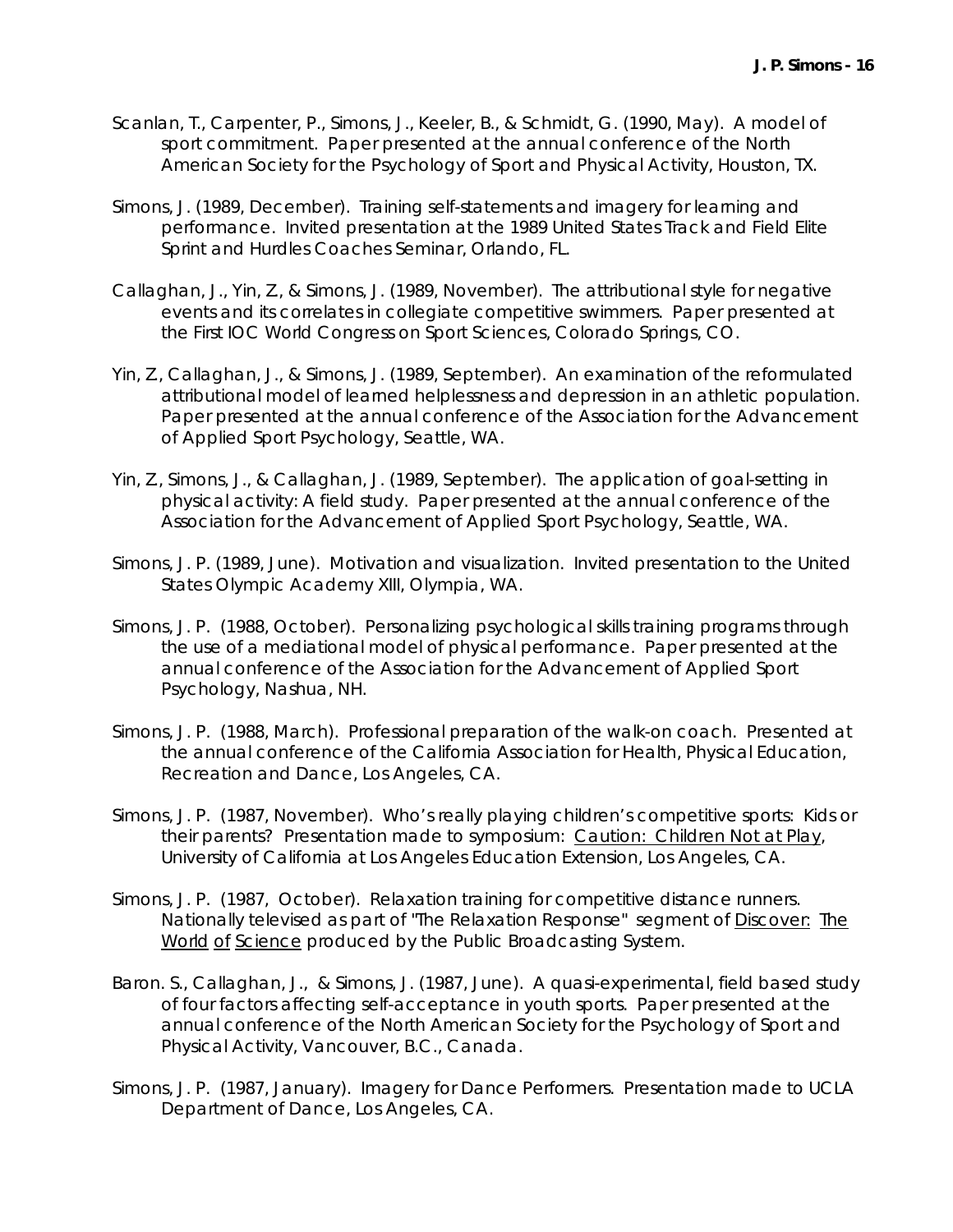- Simons, J. P. (1986, October). *Psychological skills training for competitive distance runners*. Paper presented at the Association for Advancement of Applied Sport Psychology Annual Conference, Jekyll Island, GA.
- Gould, D., Simons, J. & Petlichkoff, L. (1986, October). *An evaluation of the effectiveness of a psychological skills training program for elite athletes and coaches*. Paper presented at the Association for the Advancement of Applied Sport Psychology Annual Conference, Jekyll Island, GA.
- Simons, J., Gould, D., & Petlichkoff, L. (1986, May). *Variability in pistol shooting performance as a function of responses to the CSAI-2 subscales*. Paper presented at the annual conference of the North American Society for the Psychology of Sport and Physical Activity, Tucson, AZ.
- Simons, J. P. (1985, December). *Stress control training for competitive endurance runners*. Paper presented at the Faculty Colloquium for the Department of Physical Education, University of Illinois, Urbana-Champaign.
- Petlichkoff, L., Gould, D., Simons, J., & Vevera, M. (1985, May). *The relationship between CSAI-2 subscales and pistol shooting performance: Inverted-U versus drive theory.* Paper presented at the annual conference of the North American Society for the Psychology of Sport and Physical Activity, Gulfport, MS.
- Simons, J. P. (1984, July). *Mental practice and motor components of perceptual-motor tasks: Further examinations of the cognitive-motor hypothesis*. Paper presented at the 1984 Olympic Scientific Congress, Eugene, OR.
- Simons, J. P. (1984, February). *Examinations of the cognitive-motor hypothesis of mental practice*. Paper presented at the Seminar On Sport Psychology, University of Illinois, Urbana-Champaign.
- Simons, J. P. (1982, December). *A cognitive representational theory of mental practice*. Paper presented at the Faculty Colloquium, Department of Physical Education, University of California-Davis, Davis, CA.

#### **APPLIED PRESENTATIONS**

Over 1,000 formal presentations to coaches and athletes on sport psychology, motor learning/control, exercise physiology, and nutrition.

## **PROFESSIONAL CERTIFICATES**

**Registered Psychologist**, State of Victoria, Australia: No. 4146. January 1996-2002.

**Certified Consultant**, Association for the Advancement of Applied Sport Psychology, October 1993-present.

**Certified Instructor** by the American Coaching Effectiveness Program, January 1987.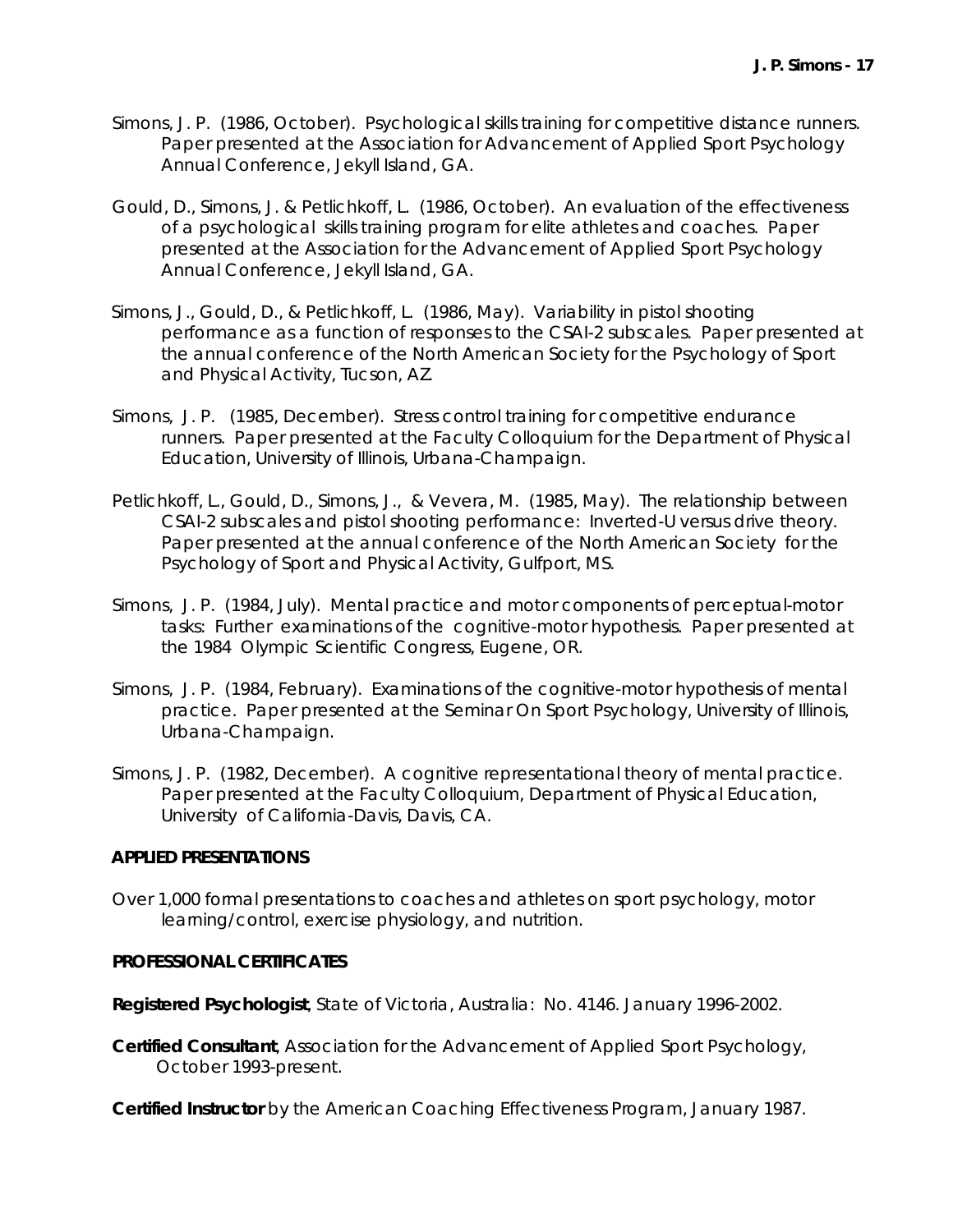**Certified Preventive/Rehabilitative Exercise Test Technologist** by the American College of Sports Medicine, June 1982.

#### **PROFESSIONAL SOCIETIES**

The Australian Psychological Society Ltd., 1996 to present. (Member #23812)

- Association for the Advancement of Applied Sport Psychology (AAASP), Charter Member, 1986 to present.
- International Society of Sport Psychology (ISSP), 1987 to present.
- American College of Sports Medicine (ACSM), 1982-1986.
- American Alliance for Health, Physical Education, Recreation & Dance (AAHPERD), 1988- 1992.
- North American Society for the Psychology of Sport and Physical Activity (NASPSPA), 1981- 1990.

#### **APPLIED PROFESSIONAL EXPERIENCE**

| 2002-present | <b>Board Director</b> . Bluearth Institute, Melbourne, Australia.                                                                                                                                                                                                                                                                         |
|--------------|-------------------------------------------------------------------------------------------------------------------------------------------------------------------------------------------------------------------------------------------------------------------------------------------------------------------------------------------|
| 2001-2002    | Principal Consultant. Discovery School Experience, Bluearth<br>Institute, Melbourne, Australia.                                                                                                                                                                                                                                           |
| 2000         | Olympic Team Sport Psychologist. Australian Olympic<br>Committee. Sydney Olympic Games. Primary responsibilities:<br>Track & Field and Taekwondo.                                                                                                                                                                                         |
| 1995-2003    | Sport Psychologist in Private Practice. Optimal Performance<br>Consulting. Major clients include:<br>• Victorian Institute of Sport<br>• Athletics Australia<br>• Taekwondo Australia<br>• Australian Olympic Athlete Program (OAP)<br>• Essendon Australian Rules Football Club<br>Melbourne Storm Rugby League Club<br>• Scotch College |
| 1999         | World Championships Team Sport Psychologist. Australian Track<br>& Field Team. Seville, Spain.                                                                                                                                                                                                                                            |
| 1999         | World Championships Team Sport Psychologist. Australian<br>Taekwondo Team. Edmonton, Canada.                                                                                                                                                                                                                                              |
| 1998         | Commonwealth Games Team Sport Psychologist. Australian<br>Track & Field Team. Kuala Lumpur, Malaysia.                                                                                                                                                                                                                                     |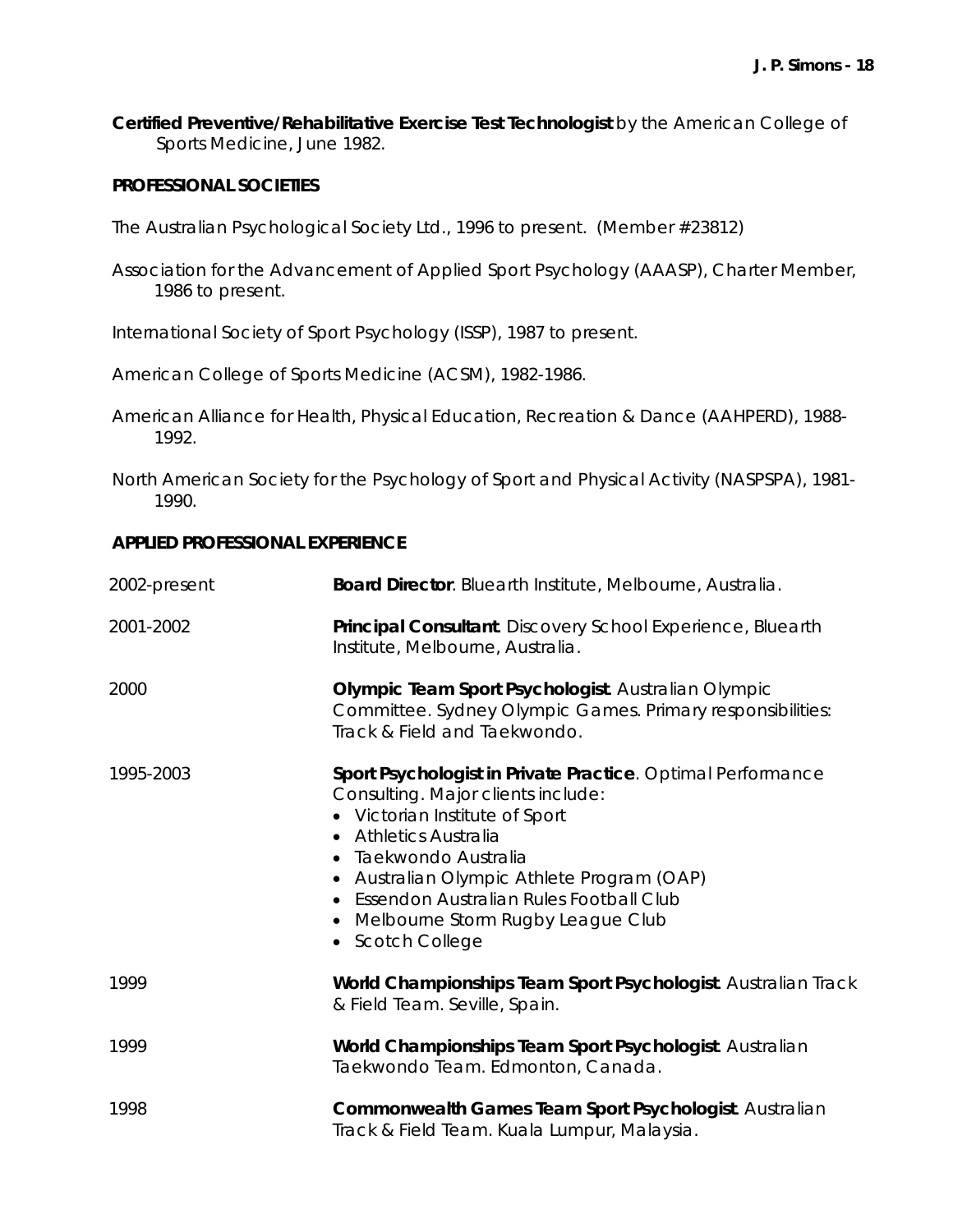| 1996         | Junior World Championships Sport Psychologist. Australian<br>Junior Track & Field Team. Sydney, Australia.                                                                                                                                                                                                                                                                                                                                                                                                                                                                                                                                                                                                                                                                                                                      |
|--------------|---------------------------------------------------------------------------------------------------------------------------------------------------------------------------------------------------------------------------------------------------------------------------------------------------------------------------------------------------------------------------------------------------------------------------------------------------------------------------------------------------------------------------------------------------------------------------------------------------------------------------------------------------------------------------------------------------------------------------------------------------------------------------------------------------------------------------------|
| 1996         | Olympic Team Sport Psychologist. Australian Olympic<br>Committee. Atlanta Olympic Games. Primary responsibilities:<br>Track & Field and Diving.                                                                                                                                                                                                                                                                                                                                                                                                                                                                                                                                                                                                                                                                                 |
| 1996-2000    | National Olympic Athlete Program Sport Psychologist.<br><b>Athletics Australia</b><br>• Badminton Australia<br>Taekwondo Australia<br>Rowing Australia<br>$\bullet$<br>• Australian Weightlifting Federation                                                                                                                                                                                                                                                                                                                                                                                                                                                                                                                                                                                                                    |
| 1995-2002    | Consultant Sport Psychologist, Victorian Institute of Sport.<br>Melbourne, Victoria, Australia. Major responsibilities:<br>• Track & Field<br>• Baseball<br>• Rowing<br>Netball<br>$\bullet$<br>Triathlon<br>$\bullet$<br>• Diving<br>• Athletes with disabilities<br>Individual scholarship holders<br>$\bullet$                                                                                                                                                                                                                                                                                                                                                                                                                                                                                                               |
| 1995-1998    | Director of Sport Psychology Services. Centre for Rehabilitation,<br>Exercise & Sport Science. Department of Physical Education &<br>Recreation, Victoria University, City Campus, Melbourne.                                                                                                                                                                                                                                                                                                                                                                                                                                                                                                                                                                                                                                   |
| 1989-present | Sport Psychology Staff Member. USA Track & Field, National<br>Governing Body for U.S. Olympic Track & Field.                                                                                                                                                                                                                                                                                                                                                                                                                                                                                                                                                                                                                                                                                                                    |
| 1984-2002    | Sport Psychology Consultant. Coach, team, and individual<br>consulting for performance enhancement.<br>Individual consulting to over 200 USA university, national, and<br>international calibre athletes (1984-95)<br>Athletics Victoria (1995-2000)<br>٠<br>Victorian Diving Association (1995-1998)<br>$\bullet$<br>VIS Baseball Academy (1995-2002)<br>$\bullet$<br>Victorian Under 18 State Baseball Team (1995-1998)<br>Victorian Under 19 State Women's Softball Team (1995)<br>USC Men's and Women's Track & Field (1990-1991)<br>٠<br>USC Women's Volleyball (1988-1990)<br>٠<br>USC Women's Swimming (1989-1990)<br>٠<br>USC Men's Waterpolo (1988-1990)<br>$\bullet$<br>Team Lycra, Women's Road Cycling Team (1988-1990)<br>٠<br>USC Women's Track & Field (1987-1990)<br>USC Men's and Women's Swimming (1987-1988) |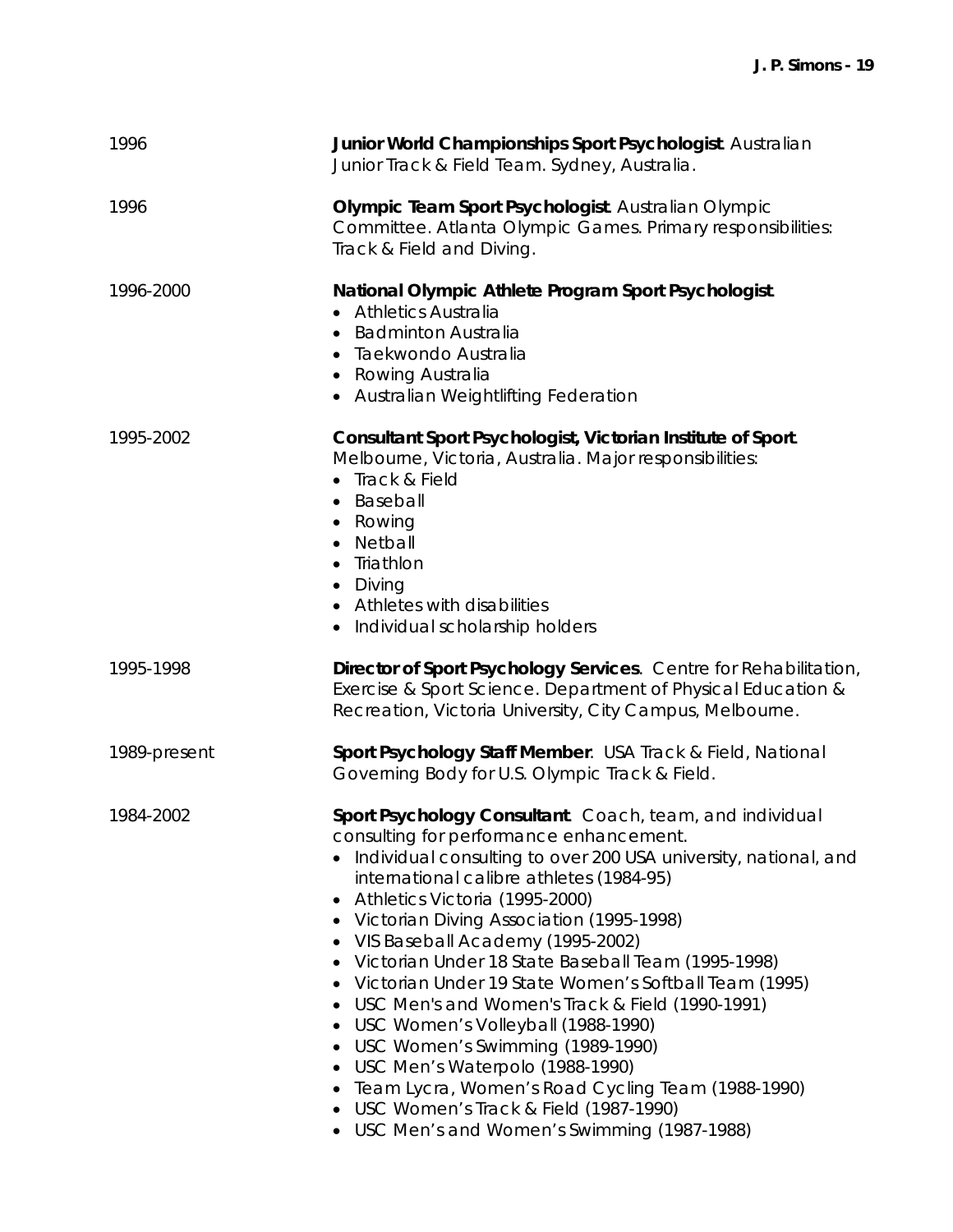|           | • University of Illinois Men's and Women's Cross Country (1984-<br>1986)<br>• University of Illinois Men's and Women's Track & Field (1984-<br>1986)                                                                                                                                                                                         |
|-----------|----------------------------------------------------------------------------------------------------------------------------------------------------------------------------------------------------------------------------------------------------------------------------------------------------------------------------------------------|
| 1993      | National Team Sport Psychologist. U.S.A. Track & Field Junior<br>Pan American Team. July 15-17, Winnepeg, Manitoba,<br>CANADA.                                                                                                                                                                                                               |
| 1989-1991 | Sport Science and Medicine Committee Member. USA<br>Wrestling, National Governing Body for U.S. Olympic Wrestling.                                                                                                                                                                                                                           |
| 1986      | Research/Consultation Assistant. USA Wrestling Elite Athlete<br>Project, USA Olympic Training Center, Colorado Springs, CO.                                                                                                                                                                                                                  |
| 1985-1989 | Sport Sciences Director. USA Wrestling Olympic Development<br>Camps.<br>-California State University, Bakersfield (1989)<br>-Northern Iowa State University, Cedar Falls (1989)<br>-California State University, Fullerton (1988)<br>-California State University, San Jose (1987, 1988, 1989)<br>-Univesity of the Pacific, Stockton (1985) |
| 1985-1989 | Sport Science Staff Member. USA Wrestling, National Governing<br>Body for U.S. Olympic Wrestling.                                                                                                                                                                                                                                            |
| 1985      | Lecturer. Illini Sports Camps, Sport Psychology Camp, University<br>of Illinois, Champaign, IL.                                                                                                                                                                                                                                              |
| 1982-1983 | <b>Exercise Test Technologist.</b> Adult Fitness Program, University of<br>California, Davis.                                                                                                                                                                                                                                                |
| 1981-1982 | Examination Proctor (Physical Abilities). California State<br>Personnel Board, Sacramento, CA.                                                                                                                                                                                                                                               |
| 1981      | Assistant track coach (middle distance). Men's Track & Field,<br>University of California, Davis.                                                                                                                                                                                                                                            |
| 1980-1981 | Physical Abilities Examiner. California Commission on Police<br>Officer Standardization and Training, Sacramento, CA.                                                                                                                                                                                                                        |